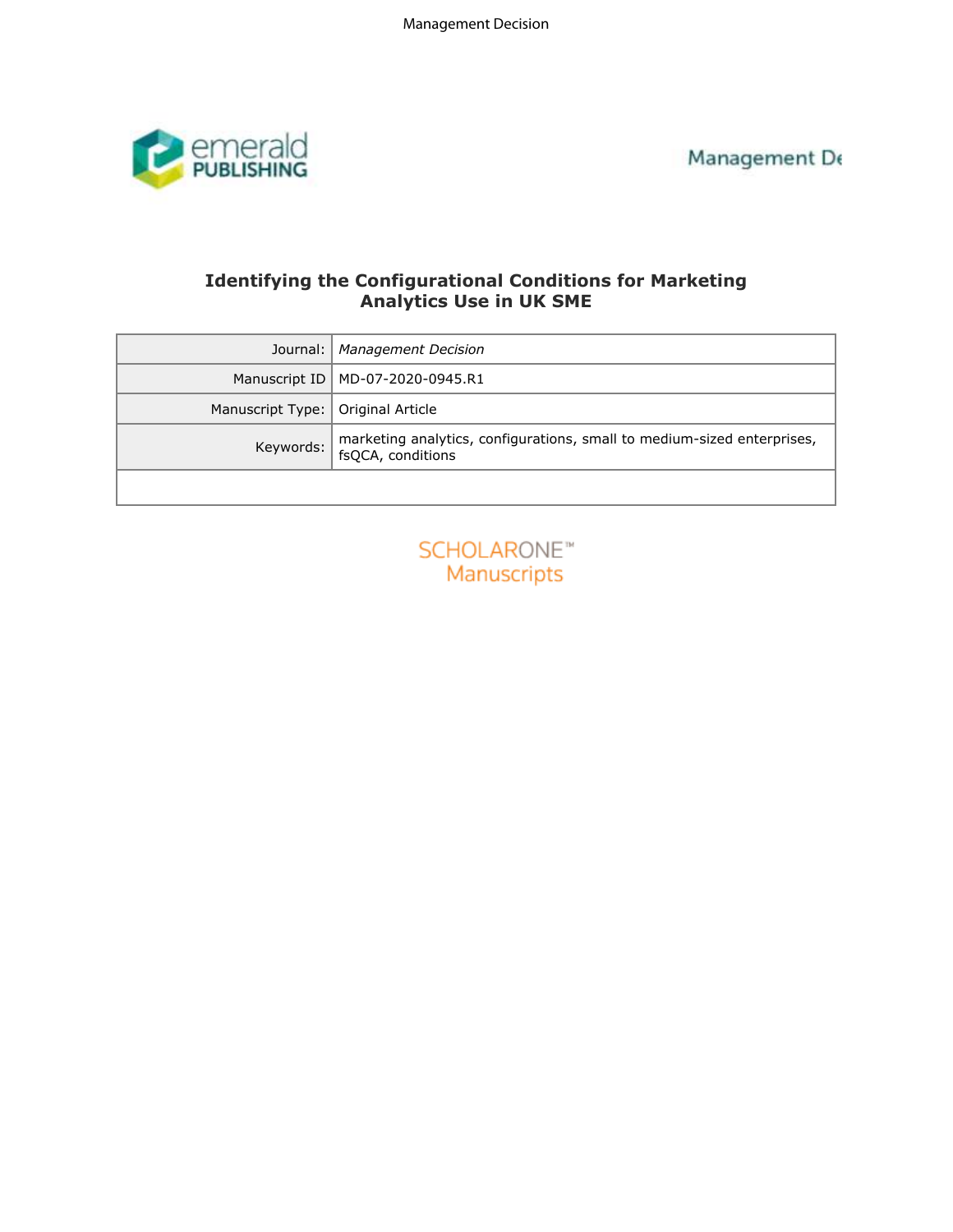# ABSTRACT:

While marketing analytics can be used to improve organizational decision-making and performance significantly, little research exists to examine how the configurations of multiple conditions affect marketing analytics use. This study draws on configuration theory to investigate marketing analytics use in small and medium-sized enterprises (SMEs).

This research employs fuzzy set qualitative comparative analysis using data collected from a survey of 187 managers in UK SMEs.

The key findings show that (1) configurations of multiple conditions provide alternative pathways to marketing analytics use; and (2) the configurations for small firms are different from those for medium-sized firms.

The research results are based on several key configurational factors and a single key-informant method to collect subjective data from UK SME managers.

The study helps SMEs to understand that marketing analytics use is influenced by the interaction of multiple conditions, that there are alternative pathways to marketing analytics use, and that SMEs should choose the configuration that fits best with their organizational contexts.

CUST\_SOCIAL\_IMPLICATIONS\_(LIMIT\_100\_WORDS) :No data available.

The study contributes to the literature by addressing an important yet under-researched area, i.e. marketing analytics use in SMEs, applying a configurational approach to the research phenomenon. It highlights different pathways to marketing analytics use in SMEs. The findings provide empirical evidence on the possibility and implication of marketing analytics use being asymmetrical and different between small and medium-sized firms.

Tonics.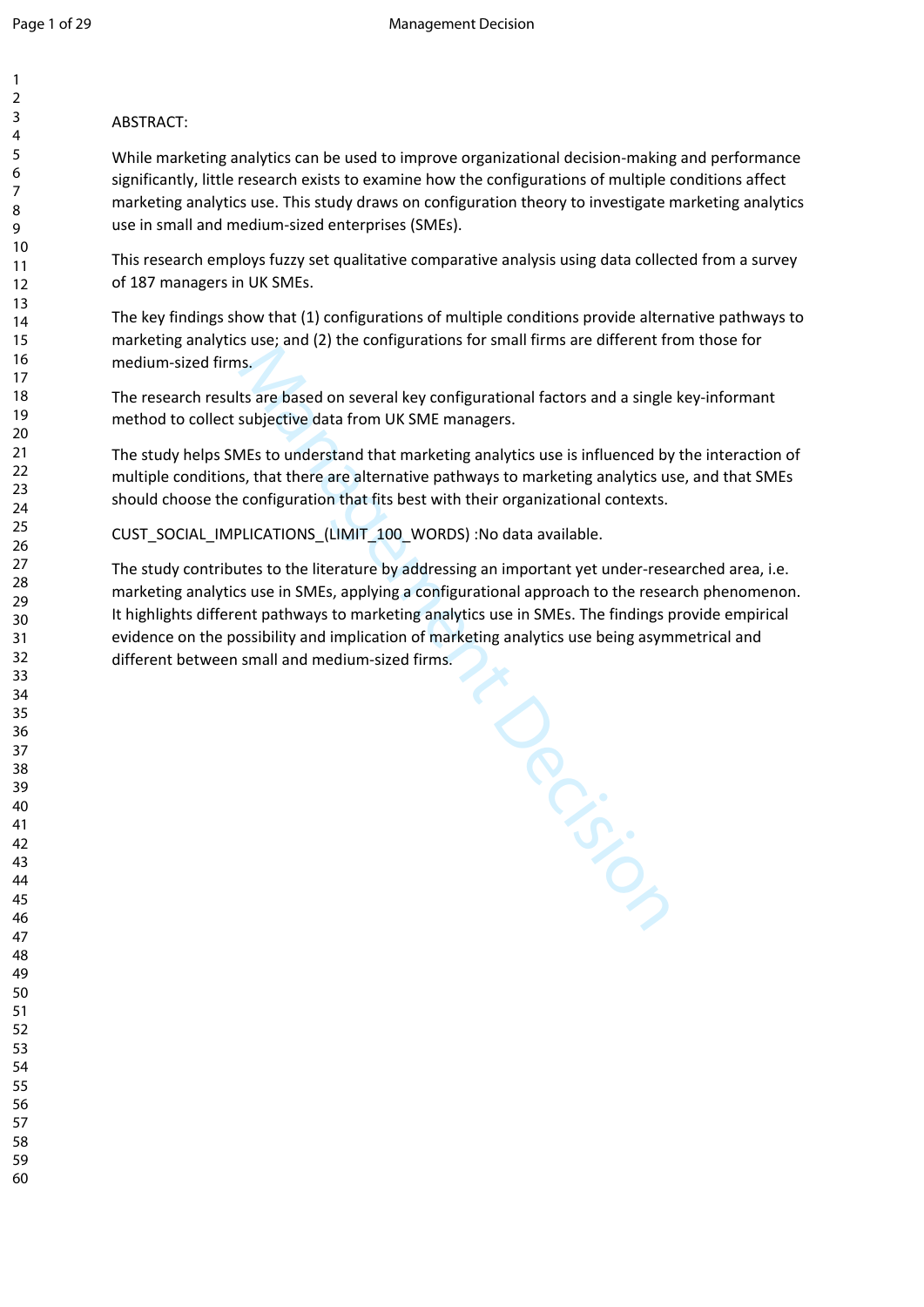# **Identifying the Configurational Conditions for Marketing Analytics Use in UK SMEs**

# *Abstract*

*Purpose* – While marketing analytics can be used to improve organizational decision-making and performance significantly, little research exists to examine how the configurations of multiple conditions affect marketing analytics use. This study draws on configuration theory to investigate marketing analytics use in small and medium-sized enterprises (SMEs).

*Design/methodology/approach* – This research employs fuzzy set qualitative comparative analysis using data collected from a survey of 187 managers in UK SMEs.

*Findings* – The key findings show that (1) configurations of multiple conditions provide alternative pathways to marketing analytics use; and (2) the configurations for small firms are different from those for medium-sized firms.

*Research limitations/implications* – The research results are based on several key configurational factors and a single key-informant method to collect subjective data from UK SME managers.

*Practical implications* – The study helps SMEs to understand that marketing analytics use is influenced by the interaction of multiple conditions, that there are alternative pathways to marketing analytics use, and that SMEs should choose the configuration that fits best with their organizational contexts.

rketing analytics use in small and medium-sized enterprise<br>ogy/approach – This research employs fuzzy set quality<br>ta collected from a survey of 187 managers in UK SMEs.<br>key findings show that (1) configurations of multiple *Originality/value* – The study contributes to the literature by addressing an important yet underresearched area, i.e. marketing analytics use in SMEs, applying a configurational approach to the research phenomenon. It highlights different pathways to marketing analytics use in SMEs. The findings provide empirical evidence on the possibility and implication of marketing analytics use being asymmetrical and different between small and medium-sized firms.

**Keywords**: marketing analytics, conditions, configurations, small to medium-sized enterprises, fsQCA

# **Introduction**

Marketing analytics is a subset of business or big data analytics. It pertains to the collection, management, and analysis of data to extract useful insights to support marketing decisionmaking (Wedel and Kannan, 2016, Cao *et al.*, 2019). Extant empirical research indicates that firms can use marketing analytics to improve marketing decision-making and firm competitiveness significantly, inter alia (e.g., Dremel *et al.*, 2020, Cao *et al.*, 2019). However, although firms are increasingly utilizing analytics for data-driven insights, and there has been a substantial amount of academic research into business analytics and its impact on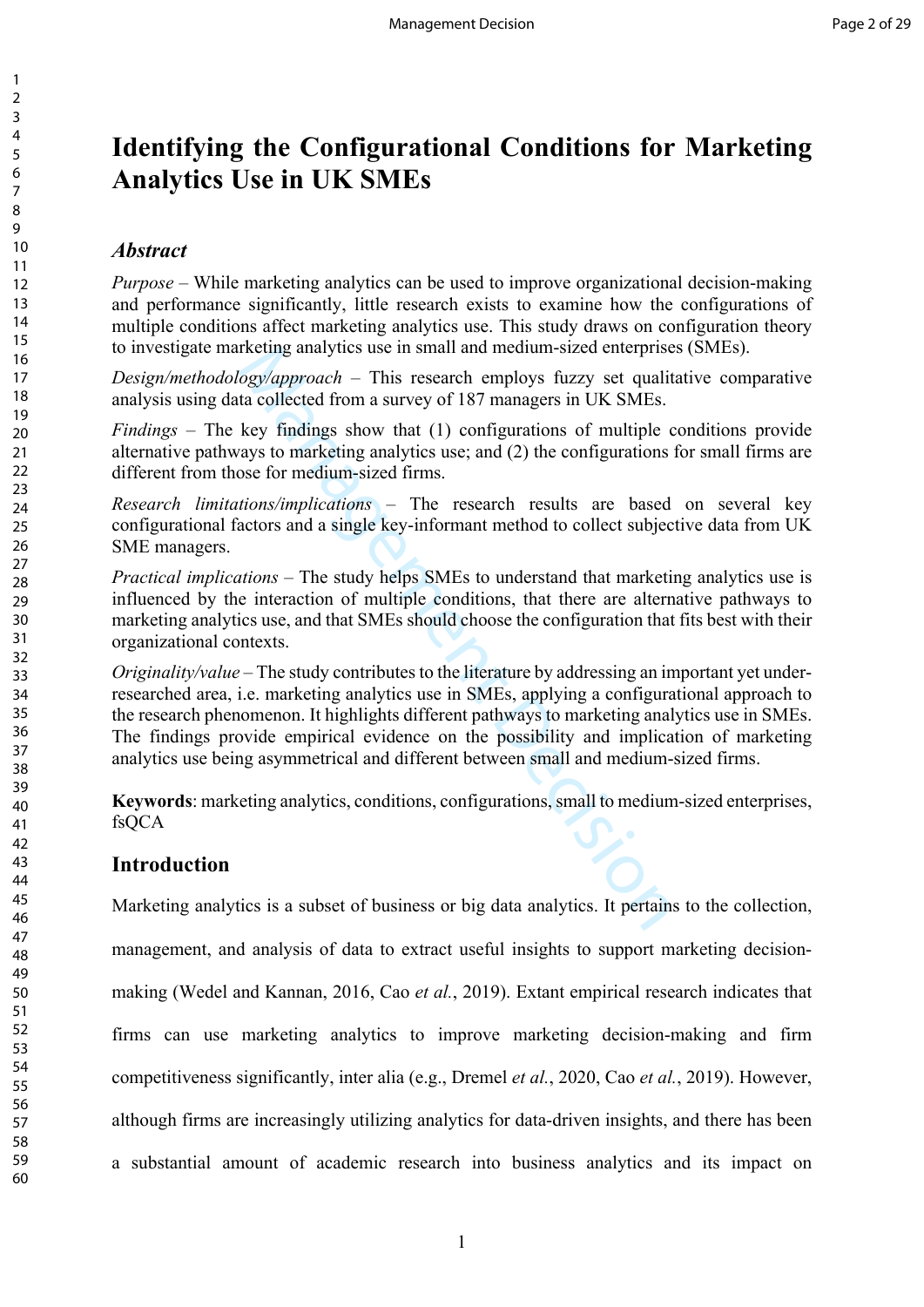#### Page 3 of 29 Management Decision

  organizations, understanding the conditions required for utilizing business analytics remains an important gap in the literature (Trieu, 2017, Mikalef *et al.*, 2020) and deserves further investigation (Ghasemaghaei, 2019).

In particular, while there is indication that some SMEs (fewer than 250 employees) are benefiting from their analytics investment, there is a dearth of empirical research examining the use of business analytics and its effect on the performance of SMEs (e.g., Maroufkhani *et al.*, 2020, Liu *et al.*, 2020, Wang *et al.*, 2018), despite the fact that SMEs are the backbone of national economies such as the UK, where SMEs account for more than 99.7% of all enterprises and employ 54% of the workforce (Papadopoulos *et al.*, 2020).

Hence, this research aims to address this gap and advance our understanding of marketing analytics use in SMEs by examining two research questions: What configurations of multiple conditions are likely to lead to marketing analytics use? and Do configurations of multiple conditions that lead to marketing analytics use differ between small and medium-sized firms?

al., 2020, Wang et al., 2018), despite the fact that SMEs a<br>es such as the UK, where SMEs account for more than 99.7<br>of the workforce (Papadopoulos *et al.*, 2020).<br>in research aims to address this gap and advance our<br>ics This study addresses these two questions using a research design that is conceptually underpinned by configuration theory (Woodside, 2013, Fiss, 2011) and methodologically based on fuzzy-set qualitative comparative analysis (fsQCA) (Ragin and Davey, 2016). Most studies examining the factors that affect analytics use have employed conventional statistical methods to test causality, but Woodside (2013) argues that these methods are often less proficient at handling multi-faceted interdependencies between variables because these methods are typically based upon linear and symmetric relationships between variables of interest. This research argues that an outcome of interest, that is, marketing analytic use, seldom has a single cause but is best explained through multi-causality conditions; and that causes are interdependent rather than operating in isolation. Thus, configurational approach is seen to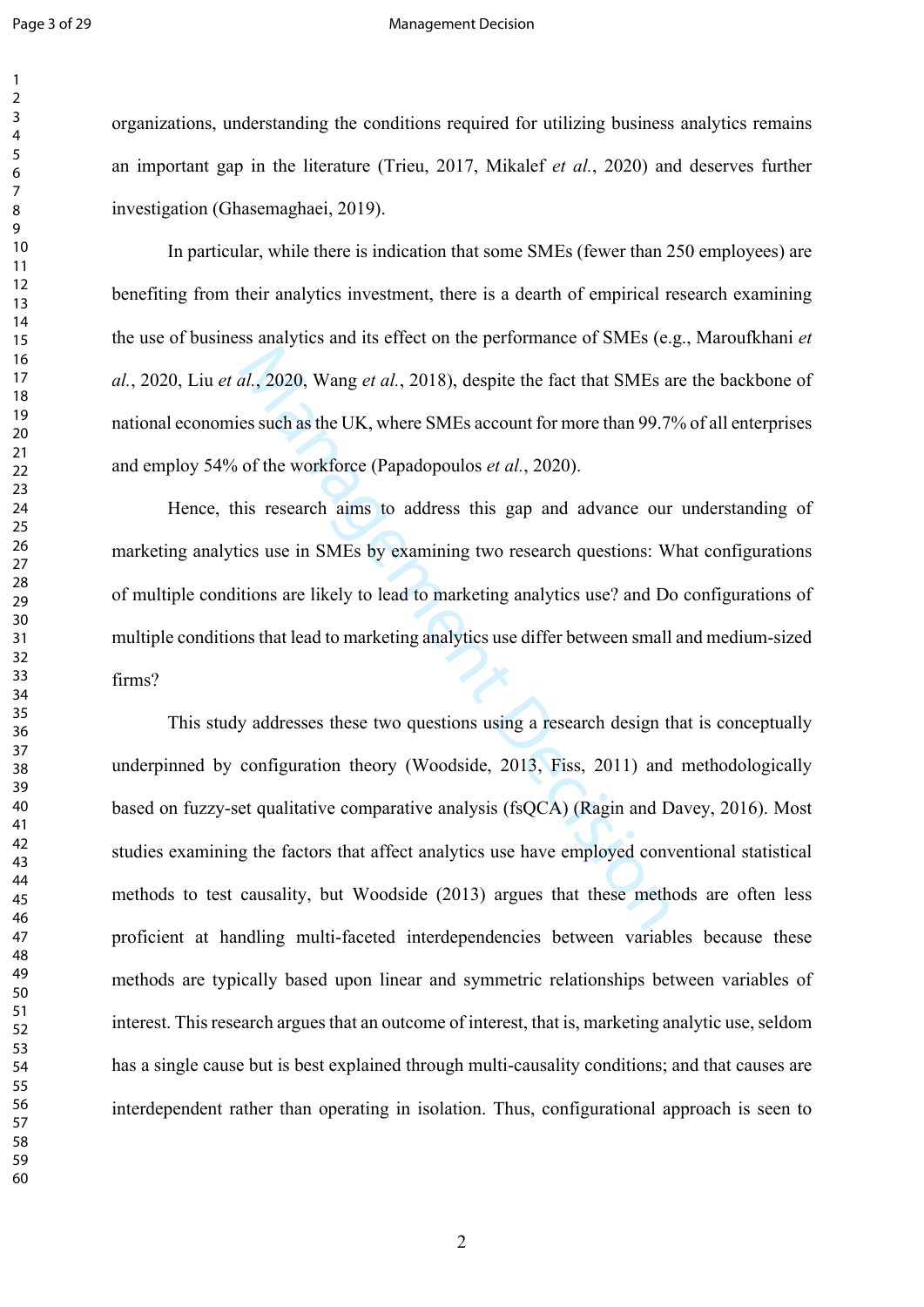offer the possibilities of understanding how the multiple conditions combine into configurations to lead to equifinal pathways to marketing analytics use.

Drawing on configuration theory and analytics studies that adopted configurational approach (e.g., Park *et al.*, 2017, WangKung *et al.*, 2019), this study develops and tests a research model linking the configurations of multiple conditions to marketing analytics use. Built on prior studies, the conditions included in this study are those that are seen to be important antecedents to analytics applications, including managerial perception (Kearns and Sabherwal, 2007), managerial support (Chen *et al.*, 2015, Liang *et al.*, 2007), data availability (Gupta and George, 2016), competitive pressure (Liang *et al.*, 2007), and organizational readiness (Iacovou *et al.*, 1995, Chen *et al.*, 2015).

dents to analytics applications, including managerial perce<br>
), managerial support (Chen *et al.*, 2015, Liang *et al.*, 2007<br>
rge, 2016), competitive pressure (Liang *et al.*, 2007), *a*<br>
u *et al.*, 1995, Chen *et al.*, Accordingly, this paper adopts fsQCA to handle the complex interdependencies between variables (Fiss, 2007, Woodside, 2013). Additionally, to extend the idea that firm size impacts information system (IS) investment and adoption patterns (e.g. Gillon *et al.*, 2014, Thong *et al.*, 1996, Dong and Yang, 2020), this study argues that small (fewer than 50 employees) and medium-sized firms (50 to 249 employees) may each have distinctive configurations of causal conditions, thereby affecting their marketing analytics use.

This study thus contributes to the under-researched marketing analytics use in SMEs. By suggesting that marketing analytics use is affected by the configurations of multiple conditions, this study applies configuration theory with marketing analytics research to develop a better understanding of marketing analytics use in SMEs. Moreover, by showing that the configurations for small firms are different from those for medium-sized firms, this research challenges the traditional way of examining SMEs as one homogeneous group, and suggests that it might be more pertinent to investigate small and medium-sized firms as heterogeneous clusters to understand their adoption patterns of marketing analytics.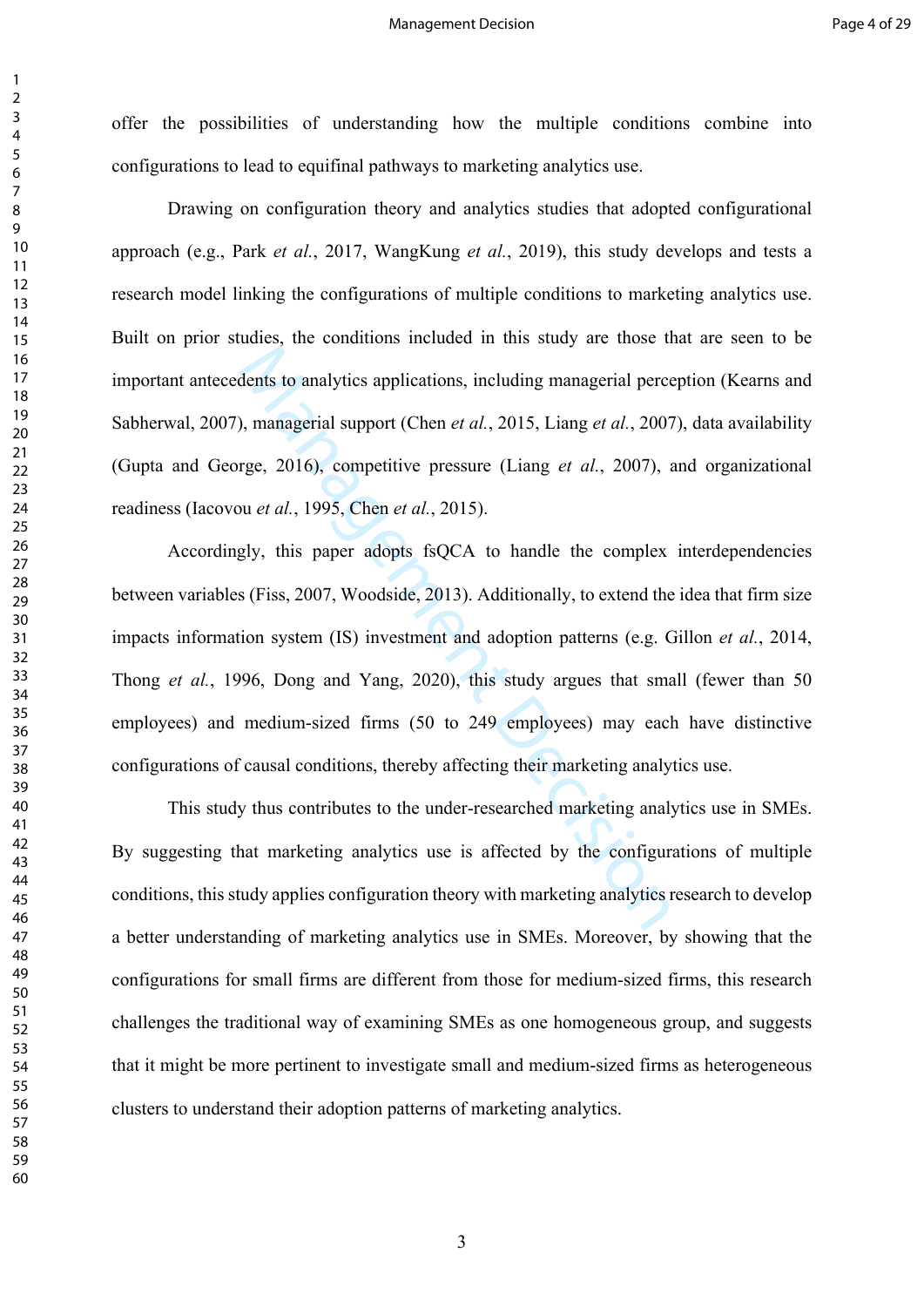#### Page 5 of 29 Management Decision

This paper proceeds as follows: the next section provides a review of relevant literature and current research gaps, followed by theoretical considerations. Then, the research methodology is described, including research design, sampling and data collection, fsQCA, measurement of variables, followed by the data analysis and results. Finally, the paper presents the discussion and implications, and summarizes its theoretical contributions, managerial implications, limitations and future research, and conclusions.

# **Literature review**

view<br>
view<br>
view<br>
cis refers to the collection, management, and analysis of da<br>
ort marketing decision-making (Wedel and Kannan, 2016<br>
ent to which a firm is employing marketing analytics to<br>
(Ariker *et al.*, 2015, Cao Marketing analytics refers to the collection, management, and analysis of data to extract useful insights to support marketing decision-making (Wedel and Kannan, 2016), while its "use" refers to the extent to which a firm is employing marketing analytics to support marketing decision making (Ariker *et al.*, 2015, Cao *et al.*, 2019, CMO-Survey, 2016). Although marketing analytics is seen to create business value, the actual use, however, is surprisingly limited (Wedel and Kannan, 2016, Ariker *et al.*, 2015), and the various conditions needed for an organization to use analytics to create business value are yet to be fully examined (Trieu, 2017, Ghasemaghaei, 2019, Mikalef *et al.*, 2020), especially in SMEs.

Many firms have recognized the manifest potential of business analytics and are investing in analytics applications, but there is evidence to suggest that most firms that have adopted analytics applications have difficulties in attaining the anticipated competitive advantage (Božič and Dimovski, 2019, WangKung *et al.*, 2019, Benoit *et al.*, 2020). At the same time, scholars still struggle to theorize the value realization of business analytics (Dremel *et al.*, 2020, Günther *et al.*, 2017, Mikalef *et al.*, 2020). Arguably, SMEs tend to have greater difficulties in exploiting analytics because of the relative scarcity of their resources, lack of specialist expertise, and small business size (Gillon *et al.*, 2014, Liu *et al.*, 2020, Maroufkhani *et al.*, 2020, Hansen and Bøgh, 2020). These adversities are further exacerbated by a dearth of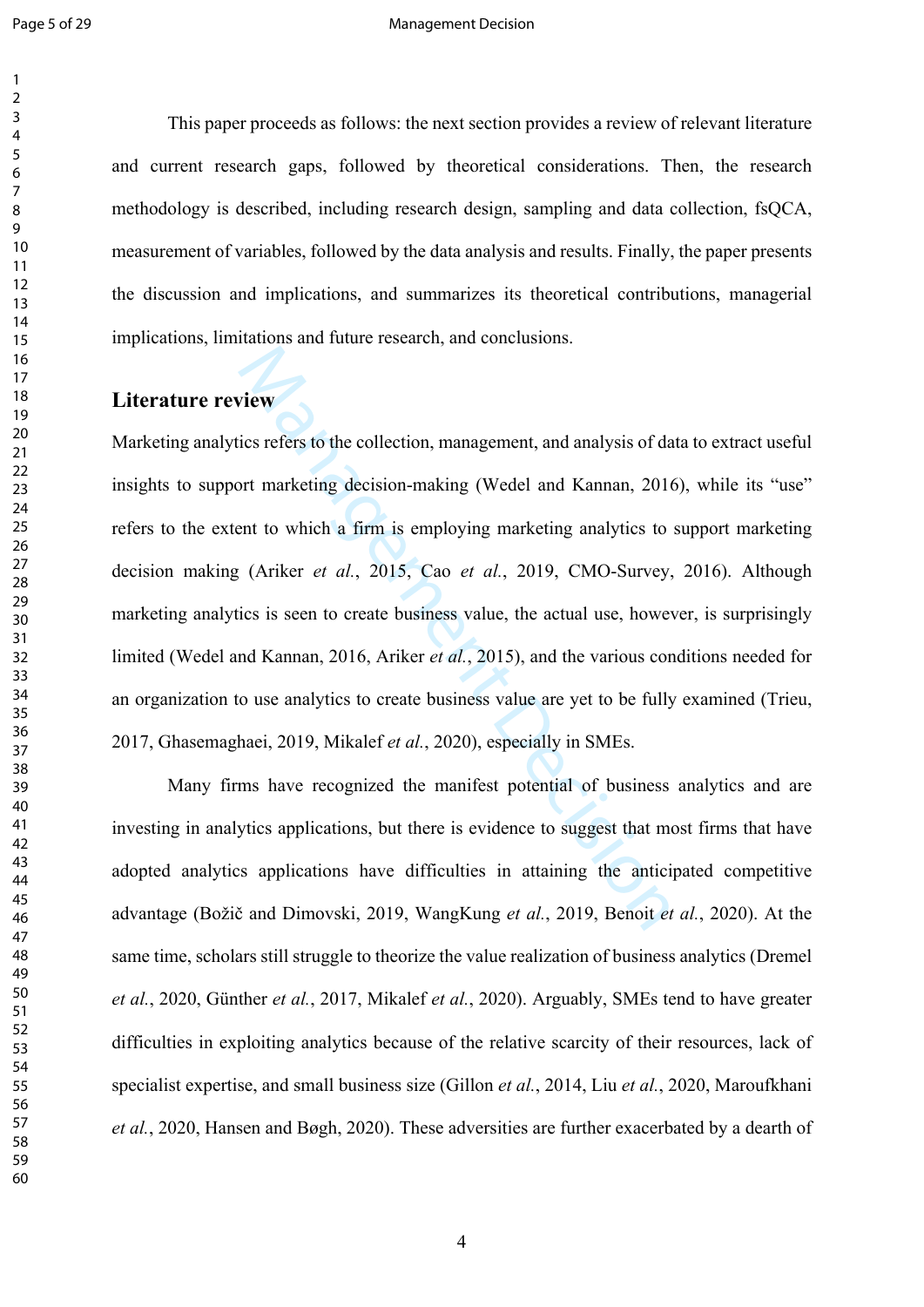empirical studies examining the analytics' effect on the performance of SMEs (e.g. Maroufkhani *et al.*, 2020, Liu *et al.*, 2020, Wang *et al.*, 2018).

While prior studies suggest that business/marketing analytics use can be affected by various conditions such as top management advocacy and analytics culture (Wedel and Kannan, 2016, Cao *et al.*, 2019), technical compatibility, expected benefits, competitive pressure, data availability (e.g. Gupta and George, 2016, Cao *et al.*, 2019), or organizational readiness (Chen *et al.*, 2015), these studies fail to consider the complex interdependencies between variables or the *configurations* of causal conditions (Woodside, 2013, Fiss, 2011). Several recent analytics studies suggest that investigation of how the configurations of causal conditions affect organizational performance is largely absent from the existing literature (e.g. WangKung *et al.*, 2019, Park *et al.*, 2017).

Let udies fail to consider the complex interdependencies be<br>as of causal conditions (Woodside, 2013, Fiss, 2011). Severath investigation of how the configurations of causal<br>afformance is largely absent from the existing l Literature review shows that the adoption of qualitative comparative analysis (QCA) has been growing rapidly, substituting traditional correlation methods to establish causal conditions related to a particular result (Roig-Tierno *et al.*, 2017). One of the QCA approaches is fuzzy-set qualitative comparative analysis (fsQCA) (Ragin and Davey, 2016), which has gained increasing attention and application in recent years (e.g., Poorkavoos *et al.*, 2016, Douglas *et al.*, 2020). fsQCA is seen to be advantageous for understanding SMEs' organizational relationships and has been used to examine, for example, design sprint approaches and collaborations (Magistretti *et al.*, 2020), network and knowledge variables and international performance (Hughes *et al.*, 2019), IT and HRM capabilities for competitive performance (Uwizeyemungu *et al.*, 2018), and inter-organizational knowledge transfer networks, organizations' internal capabilities, and different types of innovation (Poorkavoos *et al.*, 2016). However, no prior research has investigated how the configurations of multiple conditions affect business/marketing analytics use in SMEs.

 $\mathbf{1}$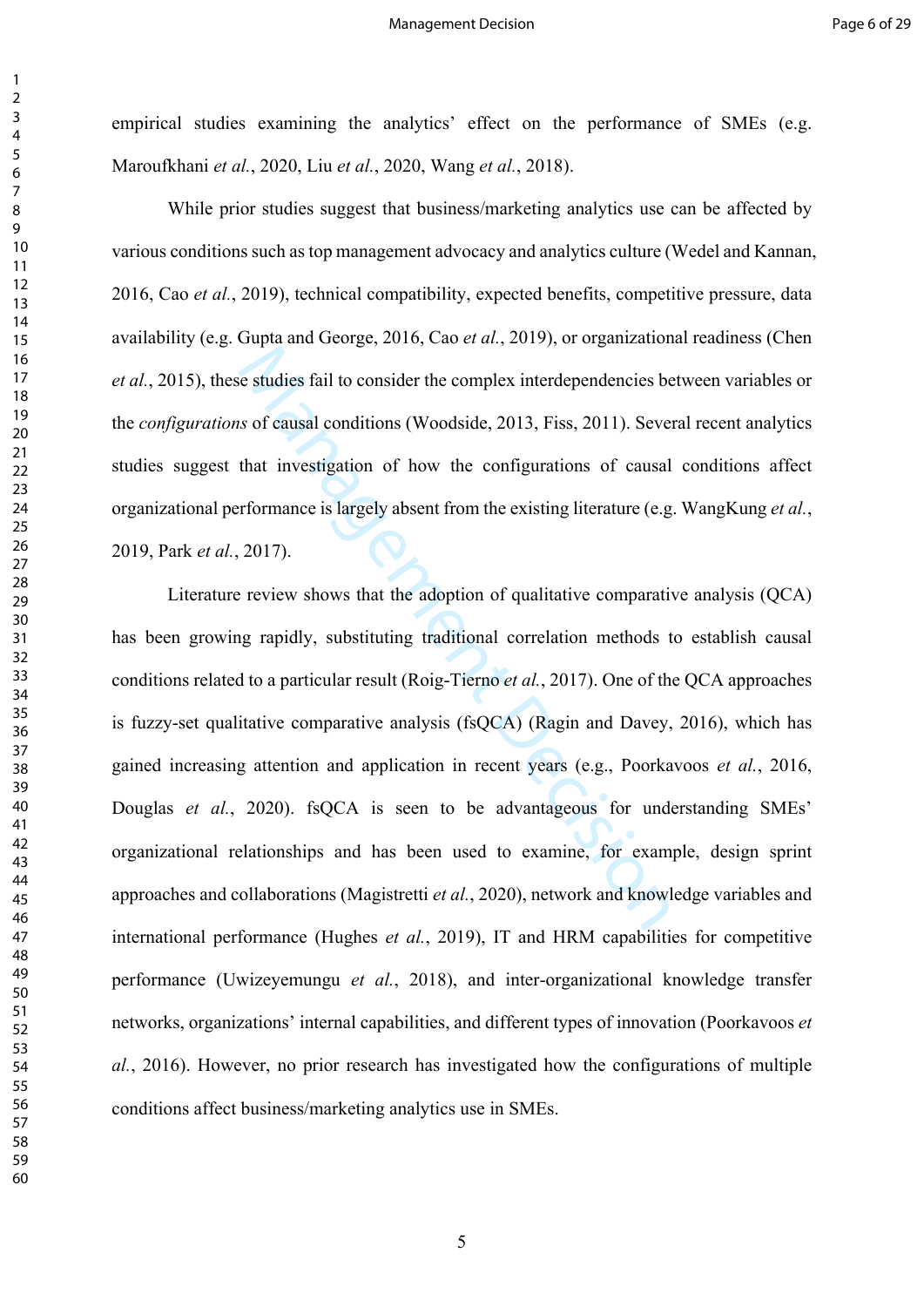$\mathbf{1}$ 

#### Page 7 of 29 Management Decision

oot be applied to SMEs directly without further investigatio<br>of larger firms (O'Regan *et al.*, 2005). Aside from only  $\varepsilon$ <br>019, Maroufkhani *et al.*, 2020, Hansen and Bøgh, 2020,<br>ng analytics use and its effect on the p Based on the literature review, the following gaps concerning marketing analytics use are identified and will be addressed in this study: First, although studies have established the link between the use of business analytics and improved firm performance such as innovation (e.g., Duan *et al.*, 2020), decision making effectiveness (e.g., Cao *et al.*, 2015), supply chain performance (e.g., Zhan and Tan, 2020), and competitive advantages (e.g., Cao *et al.*, 2019, WangYeoh *et al.*, 2019), the majority of these studies are based on large companies and their findings should not be applied to SMEs directly without further investigation, as SMEs are not smaller versions of larger firms (O'Regan *et al.*, 2005). Aside from only a few studies (e.g., Ferraris *et al.*, 2019, Maroufkhani *et al.*, 2020, Hansen and Bøgh, 2020, Liu *et al.*, 2020), business/marketing analytics use and its effect on the performance of SMEs are yet to be fully investigated (e.g., Maroufkhani *et al.*, 2020, Liu *et al.*, 2020, Wang *et al.*, 2018). Second, although prior studies have used configurational approaches to understand organizational relationships in SMEs (e.g., Hughes *et al.*, 2019, Uwizeyemungu *et al.*, 2018, Poorkavoos *et al.*, 2016, Magistretti *et al.*, 2020), no research has investigated how the configurations of multiple conditions affect business/marketing analytics use in SMEs. Third, while prior studies suggest that firm size matters (e.g. de Haan *et al.*, 2007, Haase and Franco, 2011) and tends to be associated with different patterns of IS investment and use (e.g. Gillon *et al.*, 2014, Thong *et al.*, 1996, Haase and Franco, 2011, Dong and Yang, 2020), almost all prior analytics studies have examined SMEs as one homogeneous group (e.g., Ferraris *et al.*, 2019, Maroufkhani *et al.*, 2020, Hansen and Bøgh, 2020, Liu *et al.*, 2020). Thus, whether or not small and mediumsized firms differ in terms of marketing analytics use remains unexamined in empirical research.

#### **Theoretical considerations**

To address the research gaps and develop an understanding of how configurations of multiple conditions may influence marketing analytics use in SMEs, this study draws on prior studies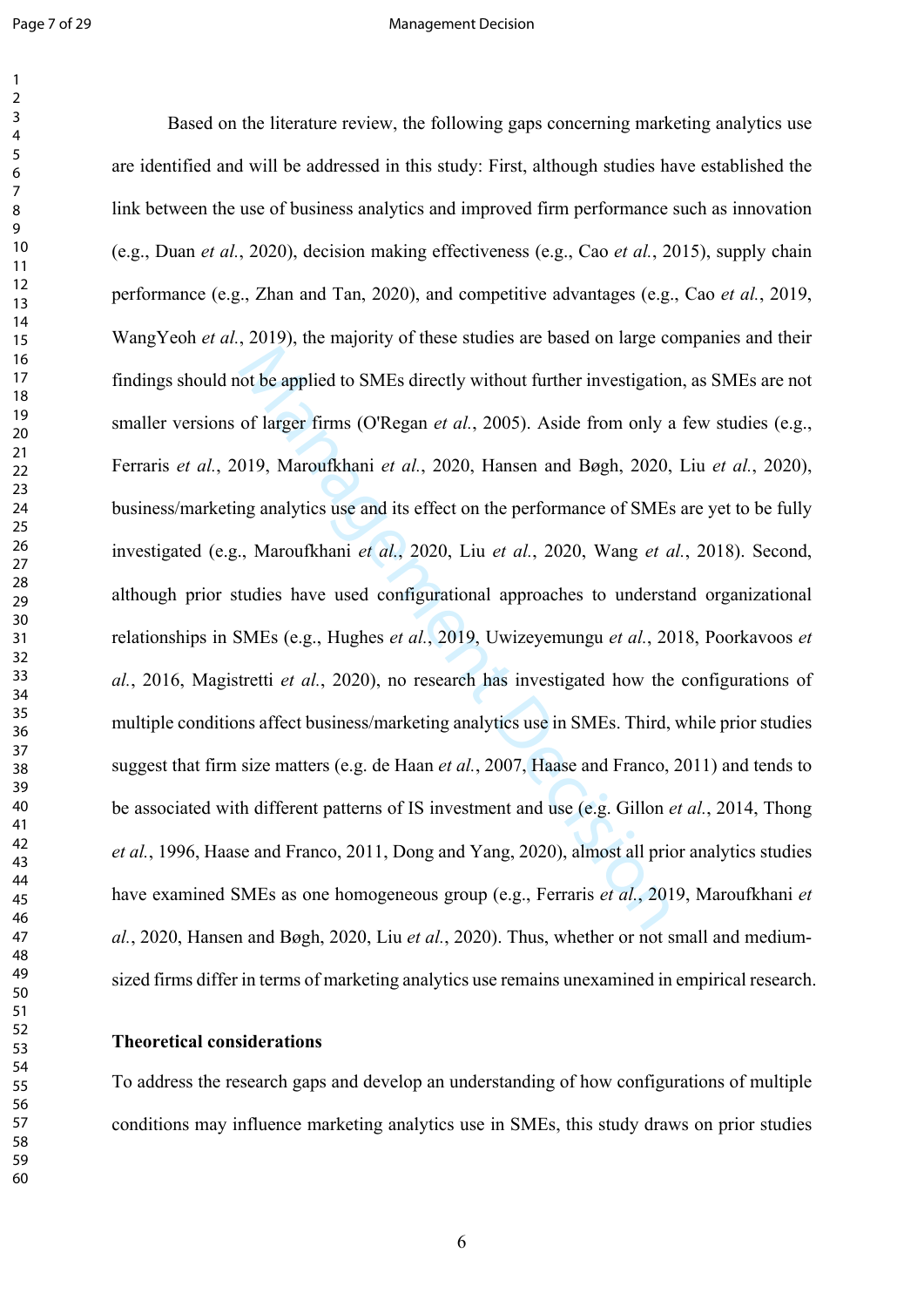to look at the following five conditions: managerial perception and support, competitive pressure, data availability, and organizational readiness.

First, managerial perception generally refers to the degree to which the top management team views IS as critical to an organization's success, which is the primary determinant of IS adoption (e.g., Liang *et al.*, 2007, Oliveira *et al.*, 2014, Heath and Babu, 2017). For example, Grandon and Pearson (2004) show that SME managers' perceived strategic value of ecommerce is positively associated with its adoption. Liang *et al.* (2007) demonstrate that a firm's top managers' positive perception of IS results in actual IS assimilation. Thus, in this research, managerial perception is defined as the extent to which the top management team recognizes the strategic value of marketing analytics, which is expected to lead to actual marketing analytics use.

stituctly associated with its adoption. Liang *et al.* (2007) igers' positive perception of IS results in actual IS assimilarial perception is defined as the extent to which the top trategic value of marketing analytics, Second, managerial support refers to the extent to which the top management team understands, appreciates, and promotes the use of marketing analytics (Cao *et al.*, 2019), which is considered necessary to fully exploit the benefits of IS (e.g., Thong *et al.*, 1996, Ragu-Nathan *et al.*, 2004) and is shown to be associated with IS adoption in SMEs (Grandon and Pearson, 2004). Recently, some analytics studies demonstrate that managerial support is positively associated with big data analytics use (Chen *et al.*, 2015).

Third, data availability refers to the extent of a firm's access to (big) data for analysis, data integration of multiple internal sources for easy access, and integration of external and internal data (Gupta and George, 2016). This is important as data has been described as the basis for informing decision-making and a new form of capital that offers a firm innovative ways to differentiate its products. It is anticipated that data is more likely to be available when the top management team perceives that data is a core strategic asset.

Fourth, perceived competitive pressure is understood in terms of the extent to which a firm's competitors, suppliers, and customers have employed IS, which may apply some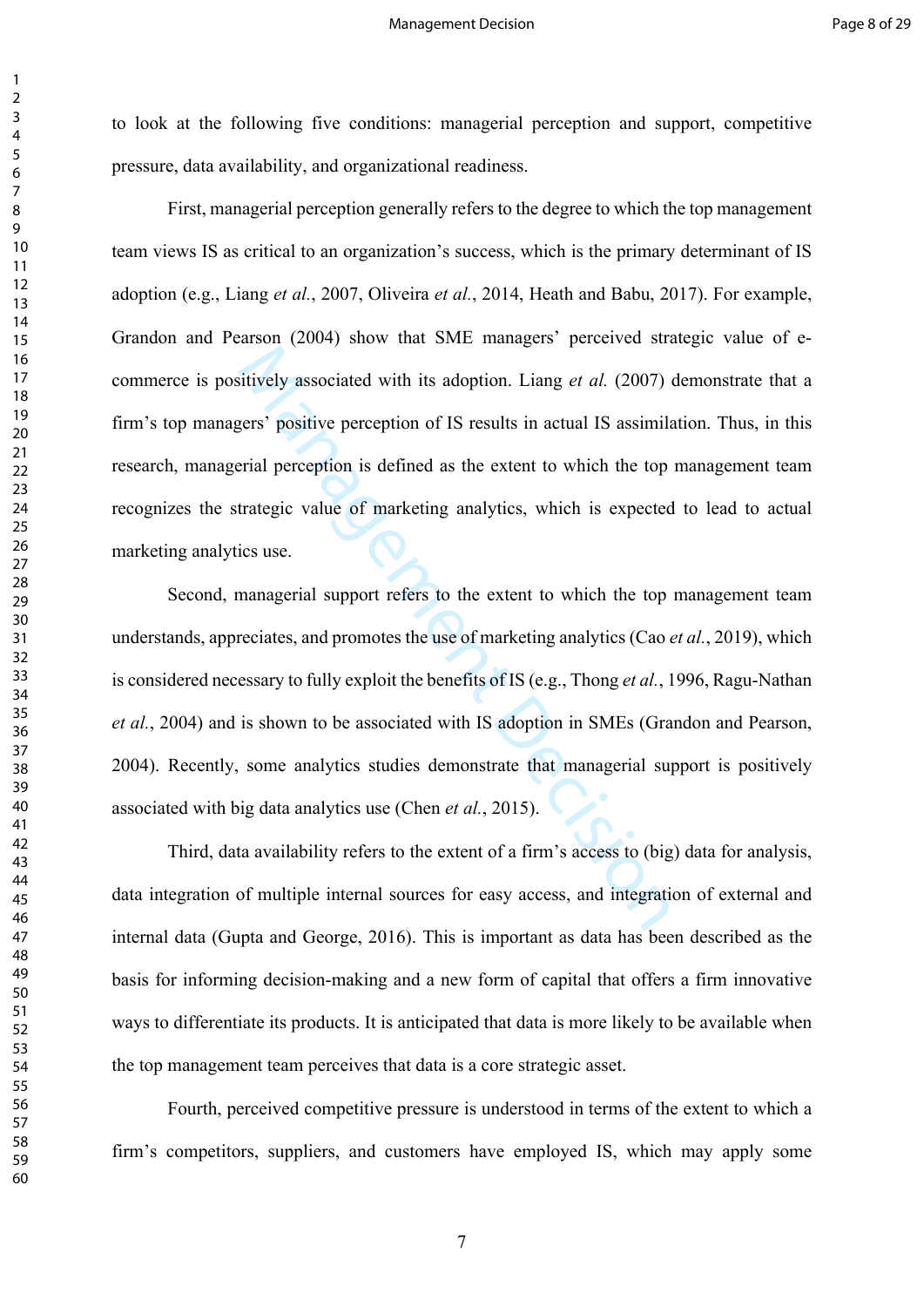$\mathbf{1}$ 

#### Page 9 of 29 Management Decision

coercive pressure on a firm to use similar IS (Liang *et al.*, 2007, Cao *et al.*, 2019). Prior studies have shown that competitive pressure influences IS adoption in SMEs. For example, Low *et al.* (2011) find the adoption of cloud computing is affected by competitors' adoption and trading partner pressure, while Chen *et al.* (2015) show that competitive pressure is associated with big data analytics use. Similarly, this study expects that when a firm's top management team sees that its competitors and other business partners have used marketing analytics for business value creation, the firm is highly likely to use marketing analytics.

reation, the firm is highly likely to use marketing analytics.<br>
anizational readiness refers to the extent to which organizate<br>
anizational readiness refers to the extent to which organizate<br>
anclude financial capital and Fifth, organizational readiness refers to the extent to which organizational resources are available for using IS (e.g., Iacovou *et al.*, 1995) or big data analytics (Chen *et al.*, 2015). Such resources may include financial capital and the level of sophistication of IS usage and management (Iacovou *et al.*, 1995), technological resources (Grandon and Pearson, 2004), and analytics skills or capability (Chen *et al.*, 2015). Chen *et al.* (2015) suggest that a firm's top management team will be more supportive when they believe that the firm has sufficient resources in place to promote big data analytics use. Thus, this study expects that sufficient organizational resources will be directed toward marketing analytics use when the top management team has a positive perception of the value of such implementation, based on their overall interpretation of the analytics situations they face.

Finally, prior studies suggest that firm size matters and tends to be associated with different patterns of IS investment and use (e.g. Gillon *et al.*, 2014, Thong *et al.*, 1996, Haase and Franco, 2011, Dong and Yang, 2020). SMEs, because of their small business size, generally lack resources and specialist expertise, thus tend to have difficulties exploiting analytics (Gillon *et al.*, 2014, Liu *et al.*, 2020, Maroufkhani *et al.*, 2020, Hansen and Bøgh, 2020). Nevertheless, there is evidence in the literature to suggest that some SMEs have adopted business analytics to improve decision making and to gain competitive advantages (Ferraris *et al.*, 2019, Dong and Yang, 2020, Liu *et al.*, 2020). While SMEs are traditionally examined as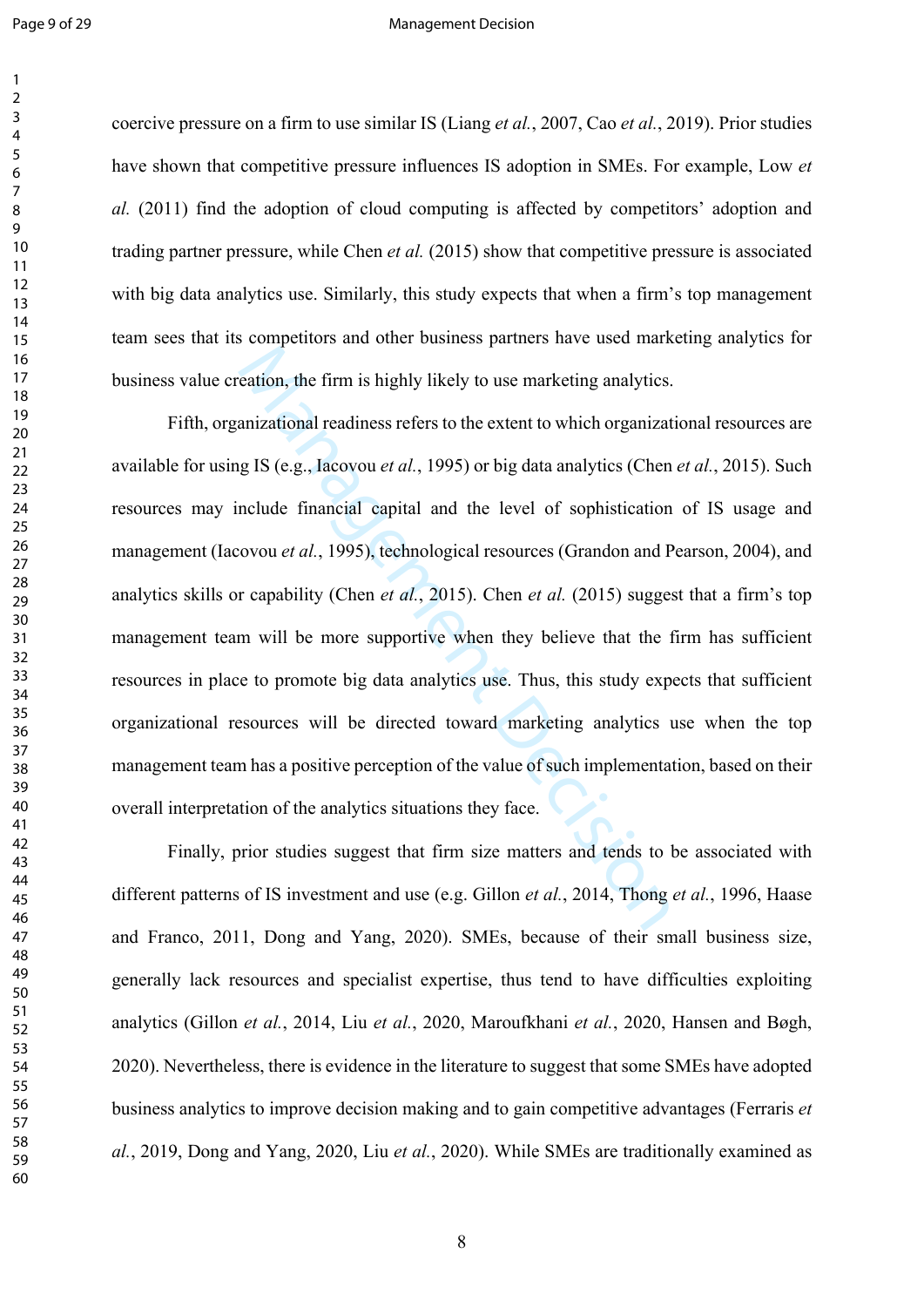one homogeneous group (e.g., Ferraris *et al.*, 2019, Maroufkhani *et al.*, 2020, Hansen and Bøgh, 2020, Dong and Yang, 2020, Liu *et al.*, 2020), there is evidence to suggest that small and medium-sized firms are significantly different (e.g. de Haan *et al.*, 2007) and have distinctive patterns of IS adoption (e.g., Reyes *et al.*, 2016, Gillon *et al.*, 2014, Thong *et al.*, 1996, Haase and Franco, 2011). Accordingly, it is also possible that marketing analytics use and its related configurational conditions differ between small and medium-sized firms.

Based on the literature review and the theoretical considerations, the following two research propositions are proposed:

**Proposition 1**: Marketing analytics use is associated with the configurations of managerial support, organizational readiness, managerial perception, data availability, and competitive pressure.

**Proposition 2**: The configurations of multiple conditions that lead to marketing analytics use differ between small and medium-sized firms.

# **Research method**

#### *Research design*

the literature review and the theoretical considerations,<br>tions are proposed:<br>
ion 1: Marketing analytics use is associated with the<br>
ort, organizational readiness, managerial perception, dat<br>
sure.<br> **ON 2:** The configurat To address the research questions, this study employed fsQCA to investigate what configurations of multiple conditions are associated with marketing analytics use and if the configurations leading to marketing analytics use differ between small and medium-sized firms. A survey questionnaire was used to collect data from a sample of UK manufacturing SMEs. This sector was selected because there is evidence to suggest that UK manufacturers tend to adopt a variety of innovative technological and process-based solutions (Chae *et al.*, 2014), that the most successful manufacturers take a comprehensive approach to digitalization where big data analytics plays a key role (PWC-UK, 2018), and that, based on an OECD report, about 30% of UK SMEs have adopted big data analytics (Bianchini and Michalkova, 2019). Generally, manufacturers can use business analytics to improve decision making and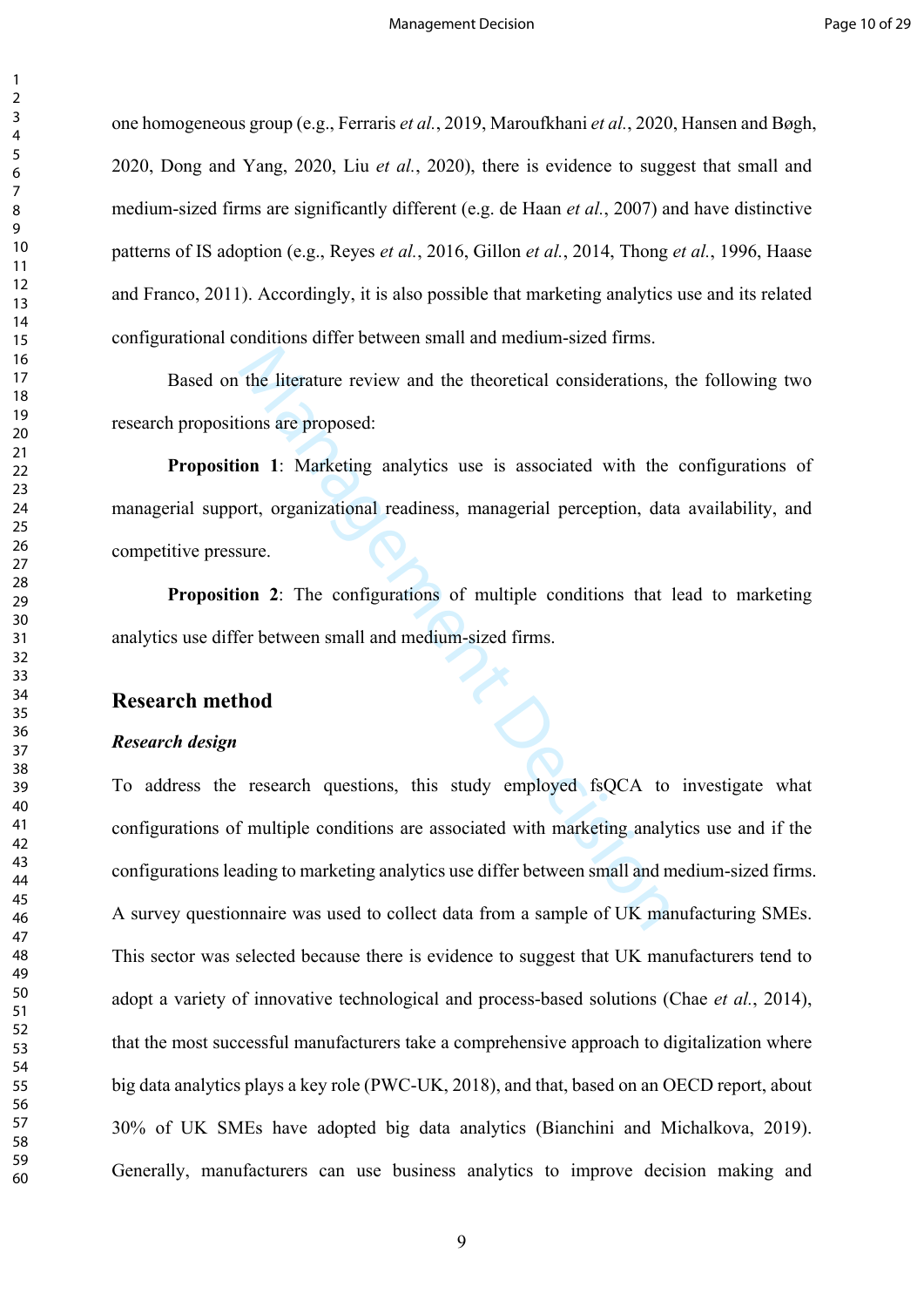manufacturing quality (Dubey *et al.*, 2019, Dutta and Bose, 2015) or to provide the basis for identifying and deploying agile manufacturing practices (Gunasekaran *et al.*, 2018), among others. Thus, UK SMEs provide a suitable context to examine the relationship between configurations of multiple conditions and marketing analytics use.

# *Fuzzy-set qualitative comparative analysis*

fsQCA was used to analyze configurations of multiple conditions. A configurational approach can be compared with the traditional regression-based methods. The latter typically focus on predicting levels of an outcome Y from levels of predictor X, and assuming a symmetrical relationship between X and Y (Fiss, 2007, Woodside, 2013). However, regression-based methods may be insufficient for studying the complex interdependencies between variables, which could be better explained through a configurational approach (Fiss, 2007, Woodside, 2013).

to analyze configurations of multiple conditions. A config<br>with the traditional regression-based methods. The latter<br>of an outcome Y from levels of predictor X, and assum<br>ween X and Y (Fiss, 2007, Woodside, 2013). However Acording to Dess *et al.* (1993), "a configuration represents a number of specific and separate attributes which are meaningful collectively rather than individually" (p.775), which can be used in studies of organizations to "express complicated and interrelated relationships among many variables" (p.776). Meyer *et al.* (1993) assert that configurational inquiry is holistic, that is, an outcome emerges from the interaction of the variables as a whole, and the variables take their meaning from the whole and cannot be understood in isolation. Thus, a configurational approach suggests that an outcome of interest seldom has a single cause but is best explained through multi-causality considerations; and that causes are interdependent rather than operating in isolation. Fundamentally, configuration theory accomodates the principle of equifinality-that is, "a system can reach the same final state from different initial conditions and by a variety of different paths of development" (Katz and Kahn, 1978, p.30). Configuration theory also assumes causal asymmetry (Ragin, 2008), which asserts that the causes leading to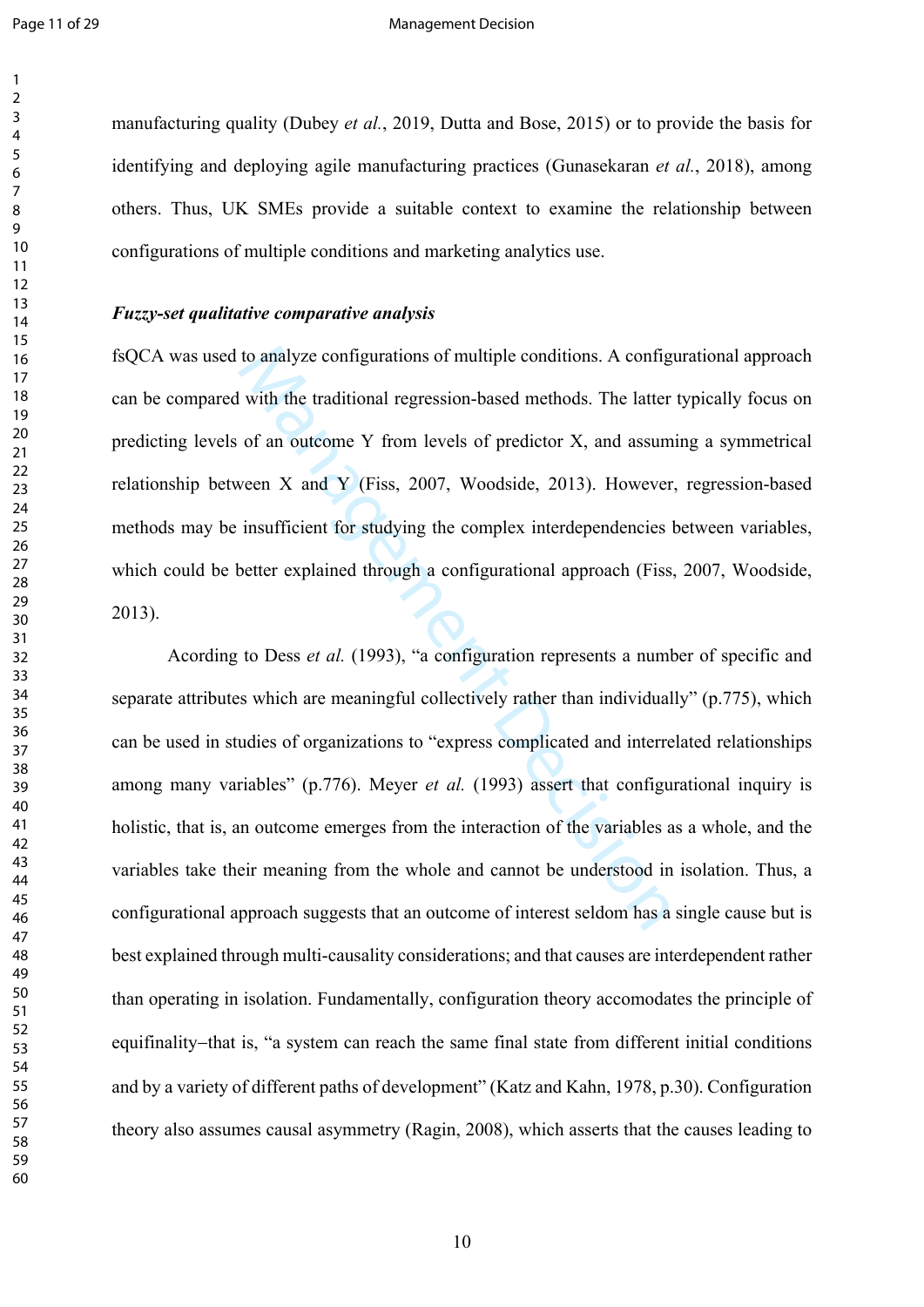the presence of an outcome of interest may be quite different from those leading to the absence of the outcome (Fiss, 2007, Fiss, 2011).

Frame and a quality, satisfaction, etc. In contrast, fsQCA do a (2008) is based on the concept of fuzzy set, that is, a class<br>dades of membership (Zadeh, 1965). By using fuzzy sets,<br>and rigorous consistency assessment tha Qualitative comparative analysis (QCA) has two most common variants: fsQCA and crisp-set QCA (csQCA). csQCA uses categorical conditions based on a dichotomy, assigning the values  $1 - full$  membership, or  $0 - full$  non-membership, to each condition. This approach has limitations in practice as it is not possible to assign values to gradual conditions occurring in the social reality such as quality, satisfaction, etc. In contrast, fsQCA developed by Ragin (2000) and Ragin (2008) is based on the concept of fuzzy set, that is, a class of objects with a continuum of grades of membership (Zadeh, 1965). By using fuzzy sets, fsQCA involves a more accurate and rigorous consistency assessment than csQCA, which can only analyze binary membership (Xie and Wang, 2020). Therefore, fsQCA has attracted the most attention in terms of amount of research with the number of studies using fuzzy sets growing exponentially (Roig-Tierno *et al.*, 2017).

# *Sampling and data collection*

The FAME database (Financial Analysis Made Easy) was utilized to obtain a convenience sample of 32,118 senior and middle managers from UK SMEs. A survey questionnaire was developed and then distributed to managers electronically through Qualtrics, an online survey tool. Four rounds (the survey plus three follow-ups), one-week apart, of emails with the questionnaire survey were conducted. Of all sent emails, 187 usable responses were received, 104 responses from small firms and 83 responses from medium-sized firms. For fsQCA analysis, 187 responses are deemed suitable because QCA techniques including fsQCA combine quantitative and qualitative methodologies (Ragin, 2000, Ragin, 2008). Although QCA focused on small samples originally, its further development has allowed its application to broader contexts (Roig-Tierno *et al.*, 2017).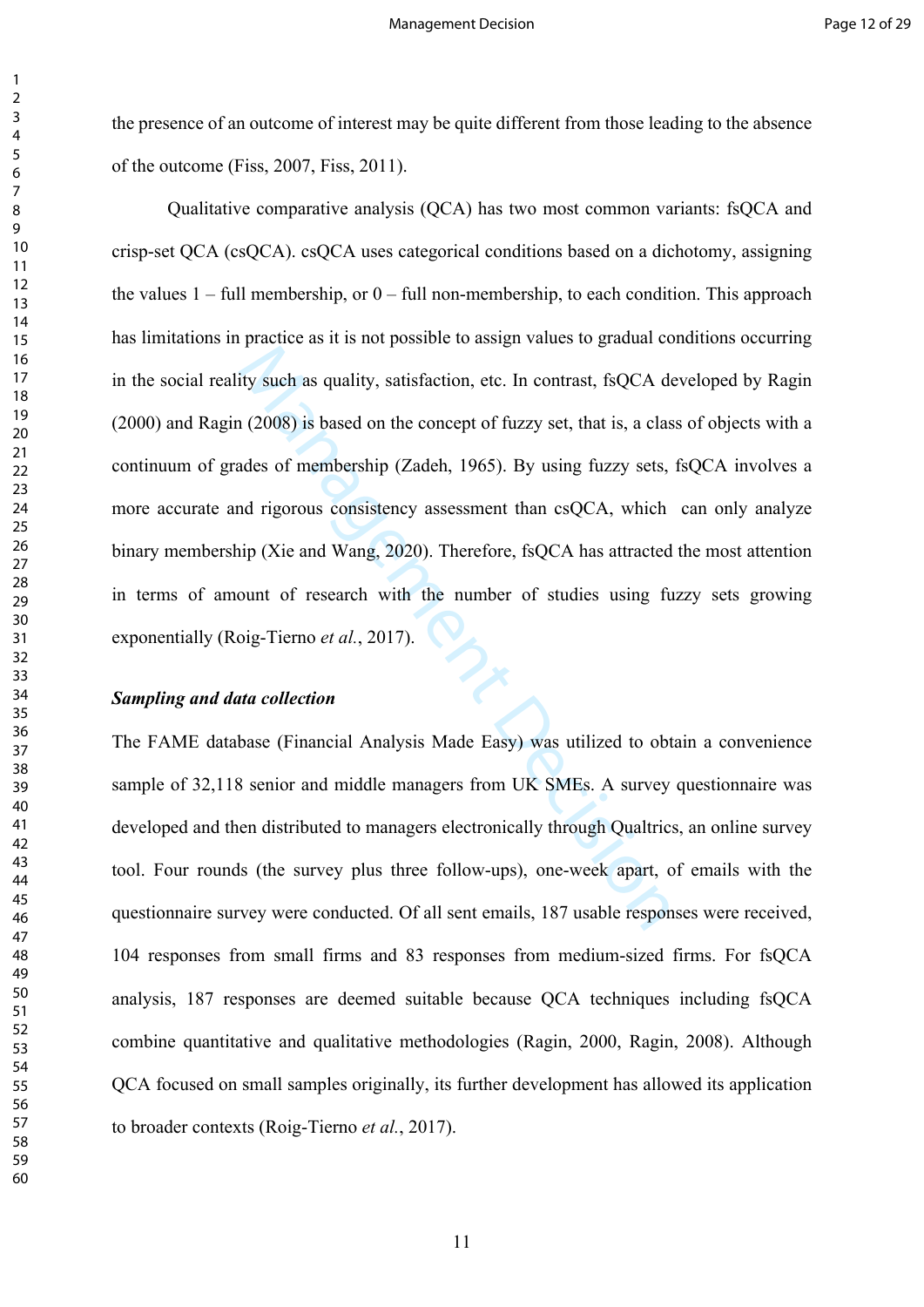#### Page 13 of 29 Management Decision

example and measures to control for acquiescence and<br>
The *et al.*, 2012). Second, statistical analyses were employed<br>
Second and showed the Second Second Second and showed the Second Second<br>
Second Second Additionally, th Since all data were gathered from a single key respondent within each firm, a potential for common method bias exists (Podsakoff *et al.*, 2012). To address this issue, several steps were undertaken to minimize common method bias, following the suggestions made by Tehseen *et al.* (2017). First, three procedural remedies were used to reduce common method bias by (a) defining scale items clearly and keeping questions simple and specific, (b) labelling every point on the response scale to reduce item ambiguity (Krosnick, 1999), and (c) using positively and negatively worded measures to control for acquiescence and disacquiescence biases (Podsakoff *et al.*, 2012). Second, statistical analyses were employed to test common method bias. Harman single-factor test was conducted and showed that the first factor accounted for 13.81% of the total variance, suggesting that common method bias was not a serious concern. Additionally, the partial correlation procedure (Lindell and Whitney, 2001) was performed using respondent's tenure as a marker variable, which is theoretically unrelated to marketing analytics use. The result indicated that there were no significant changes in any of the study correlations, which again suggested that there was no serious issue of common method bias (Lindell and Whitney, 2001).

Non-response bias was also tested to ensure that the sample was representative of the panel population. As non-respondents are found to resemble late respondents (Armstrong and Overton, 1977), the differences between early respondents and late respondents were examined using a t-test. The analysis showed that both groups did not differ significantly in their responses, indicating no systematic differences between the two groups. Furthermore, based on the known value for the population approach (Armstrong and Overton, 1977), a nonparametric chi-square test was conducted to compare the distribution of the company size of the respondents with that of the complete sampling frame generated from FAME. The test result found that there were no significant differences between respondents and nonrespondents.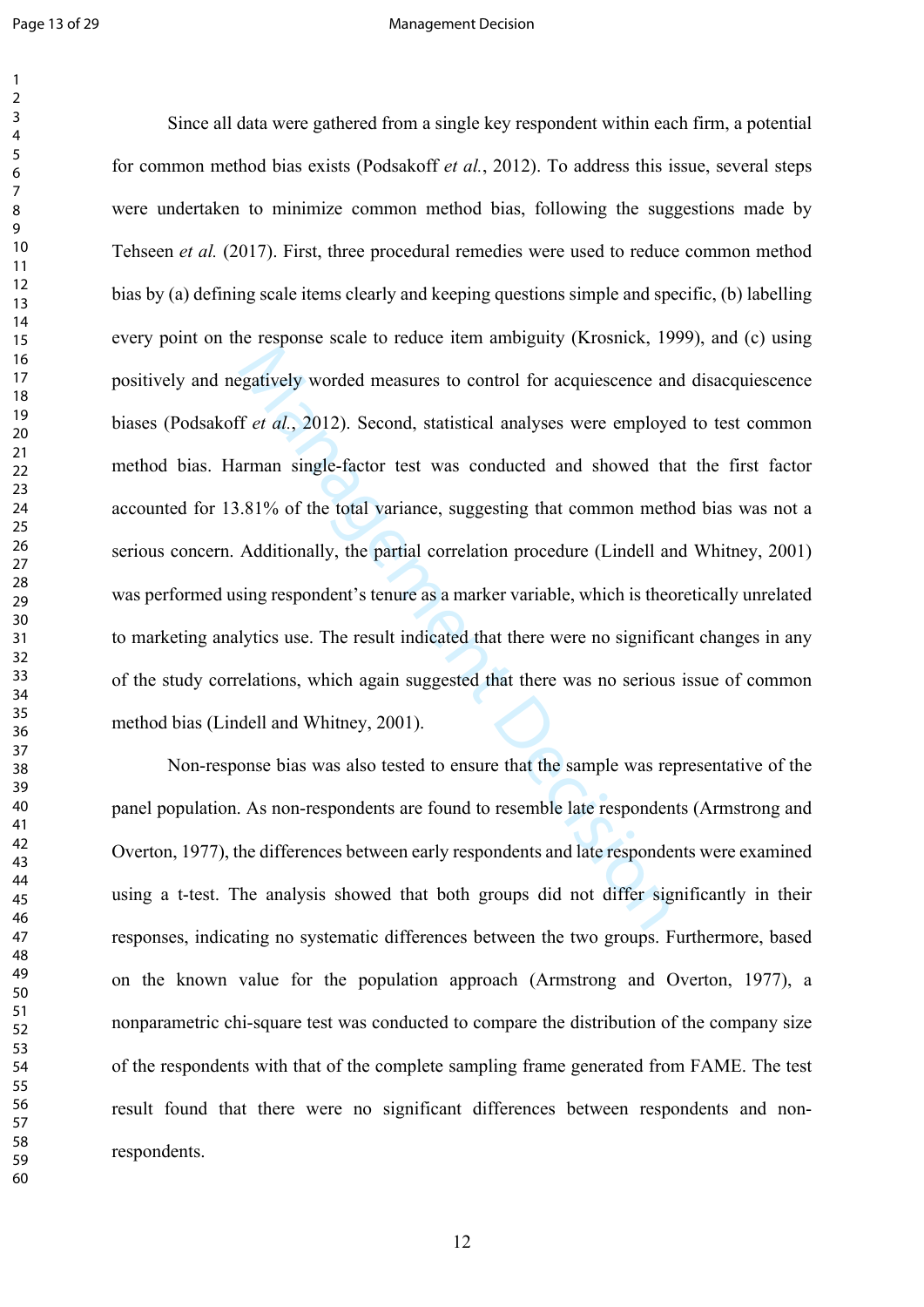In line with previous analytics research, the outcome variable  $-$  marketing analytics use  $-$  was measured using Likert-type scales (ranging from  $1 =$  no use to  $7 =$  very heavy use) by adopting 13 items reported by CMO-Surveys (2016): using analytics in customer insight, customer acquisition, customer retention, customer segmentation, new product or service development, product or service strategy, promotion strategy, pricing strategy, marketing mix, branding, digital marketing, social media, and multichannel marketing.

is, social media, and multichannel marketing.<br>
social media, and multichannel marketing.<br>
conditions – managerial perception and support, competitive propertions – managerial perception and support, competity or<br>
strongly The five conditions managerial perception and support, competitive pressure, data availability, and organizational readiness - were also measured using a seven-point Likert scale (anchored at  $1 =$  strongly disagree to  $7 =$  strongly agree). Data availability was measured using three items adapted from Gupta and George (2016). Managerial perception was measured using four items adapted from Kearns and Sabherwal (2007). Managerial support was measured based on three items adapted from prior studies (Chen *et al.*, 2015, Liang *et al.*, 2007). Competitive pressure was measured using three items adapted from Liang *et al.* (2007). Finally, organizational readiness was measured using four items adapted from prior studies (Iacovou *et al.*, 1995, Chen *et al.*, 2015).

The construct validity of the measurement included in the questionnaire was assessed by considering the internal consistency (composite reliability), indictor reliability, convergent validity and discriminant validity (Hair *et al.*, 2014). As is shown in Table I, the values of composite reliability (CR) and average variance extracted (AVE) for the constructs are all above Hair's recommended thresholds of 0.7 and 0.5, respectively. These results show that adequate convergent validity and discriminant validity were obtained for the measurement scales.

(Insert Table I here)

# **Analysis and results**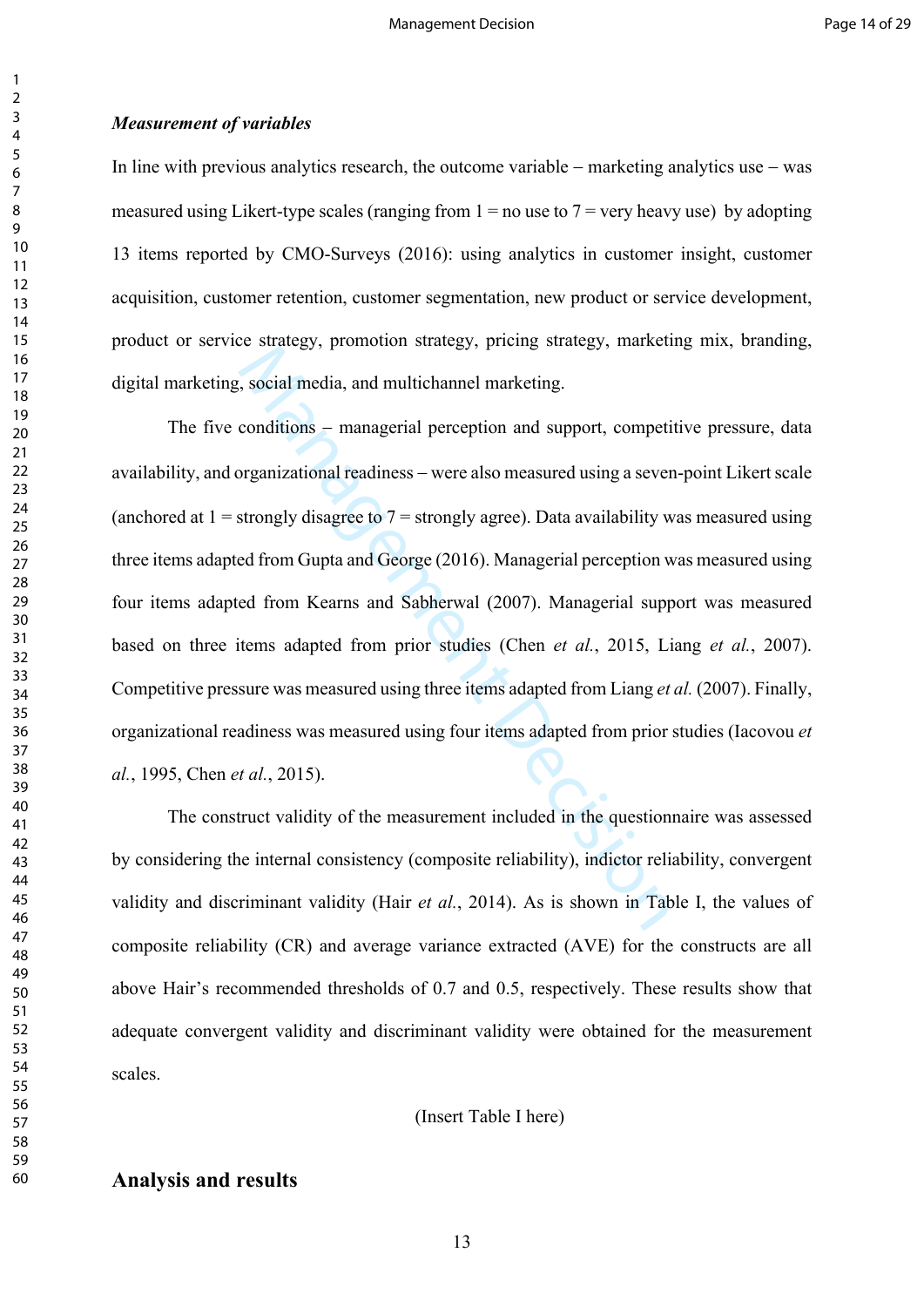#### $\overline{3}$  $\overline{4}$  $\overline{7}$

# *Calibration*

The program fsQCA 3.0 (Ragin and Davey, 2016) was used for data calibration. Based on the calibration procedure suggested by Ragin (2008), variables were transformed into fuzzy sets with values ranging from  $0 -$  no set membership to  $1 -$  full set membership. Since a sevenpoint Likert scale was used to quantify constructs, in line with the guideline of calibration for survey measurement (Fiss, 2011), this study defined a value of 6 as the full membership anchor, 2 as the anchor for full non-membership, and 4 as the crossover point.

# *Analysis of sufficient conditions*

but (1.158, 2011), thus state, denoted a value of 0 ds the tail in<br>or full non-membership, and 4 as the crossover point.<br>cient conditions<br>ation was completed, data were analyzed to identify which<br>afficient to obtain an ou After data calibration was completed, data were analyzed to identify which combinations of conditions are sufficient to obtain an outcome. In fsQCA, a causal condition is defined as sufficient if it can produce a certain outcome by itself (Fiss, 2011). The analysis started with the construction of a truth table, listing all logically possible configurations of the conditions for an outcome. As five conditions were considered in this study, the truth table consisted of  $2^5 = 32$  different configurations. To reduce the truth table to meaningful configurations, a frequency threshold of five observations was chosen to exclude less important configurations.

In order to define which configurations were sufficient for achieving the outcome, this study set consistency for solutions at  $\geq 0.80$ , which is above the minimum threshold of 0.75 recommended by Ragin (2008) and Woodside (2013). The fsQCA software produces complex, intermediate and parsimonious solutions. In general, there can be a large number of complex solutions, often including impractical configurations. For this reason, they are usually simplified further into parsimonious and intermediate solutions that allow core or peripheral conditions to be differentiated, with "core elements as those causal conditions for which the evidence indicates a strong causal relationship with the outcome of interest and peripheral elements as those for which the evidence for a causal relationship with the outcome is weaker" (Fiss, 2011, p.394). In fsQCA, core conditions are those that are part of both parsimonious and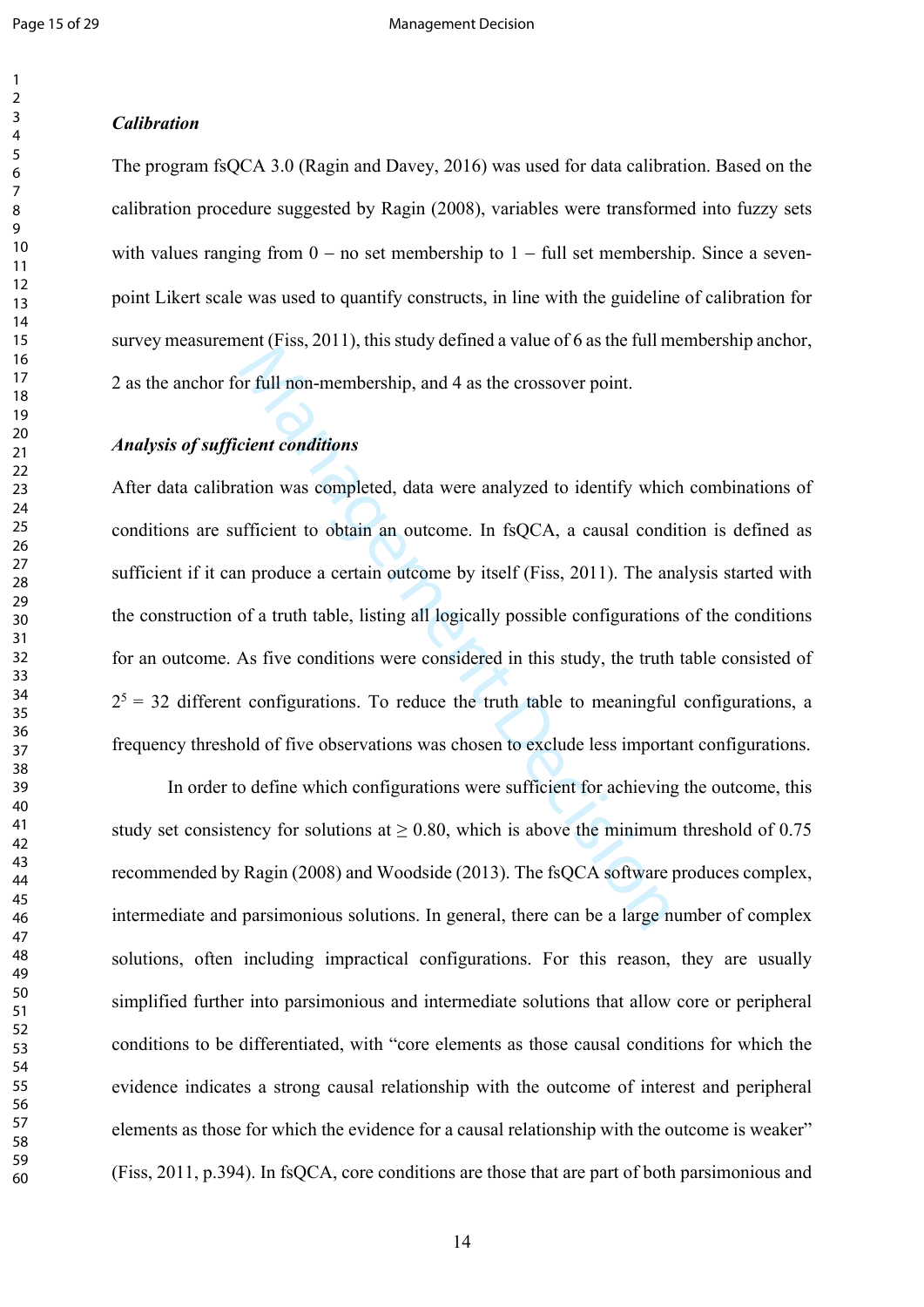intermediate solutions, peripheral conditions are those that only appear in intermediate solutions.

Table II summarizes the intermediate solutions with the presence of marketing analytics use as outcomes. Solid circles " ●" represent the presence of causal conditions and empty circles " ○" represent the absence or negation of causal conditions. The blank cells represent "doesn't matter" conditions. Furthermore, large circles indicate core conditions, and small circles indicate peripheral conditions (Fiss, 2011).

# (Insert Table II here)

al conditions (Fiss, 2011).<br>
(Insert Table II here)<br>
ude whether or not the configurations are informative,<br>
stency and coverage. First, consistency measures the c<br>
sufficient condition for the outcome (Ragin, 2008). As a To conclude whether or not the configurations are informative, two measures are available: consistency and coverage. First, consistency measures the extent to which a configuration is a sufficient condition for the outcome (Ragin, 2008). As all of the consistency scores exceeded the cut-off value  $(≥ 0.75)$ , all configurations were considered as sufficient for the outcome (Fiss, 2011, Fiss, 2007). Second, the coverage scores assess the proportion of cases that follow a particular path and thus capture the empirical importance of an identified configuration. The raw coverage quantifies the proportion of outcome cases explained by a given configuration, ranging from 0.47 to 0.62. The higher the raw coverage, the larger the proportion of marketing analytics use can be explained by the given configuration. Unique coverage measures the proportion of outcome cases that are uniquely covered by a given path (Ragin, 2008), which should be larger than zero; otherwise the configuration does not contribute to the explanation of the outcome. Table II indicates that this requirement is fulfilled.

Finally, the overall solution was seen to be informative as both the overall solution coverage and overall solution consistency were satisfactory. Table II indicates that the overall solution coverage is 0.51 for small firms and 0.67 for medium-sized firms, which measures to what extent the cases that indicate the presence of marketing analytics use are covered by at least one of the configurations from the solution set and thus indicates the joint importance of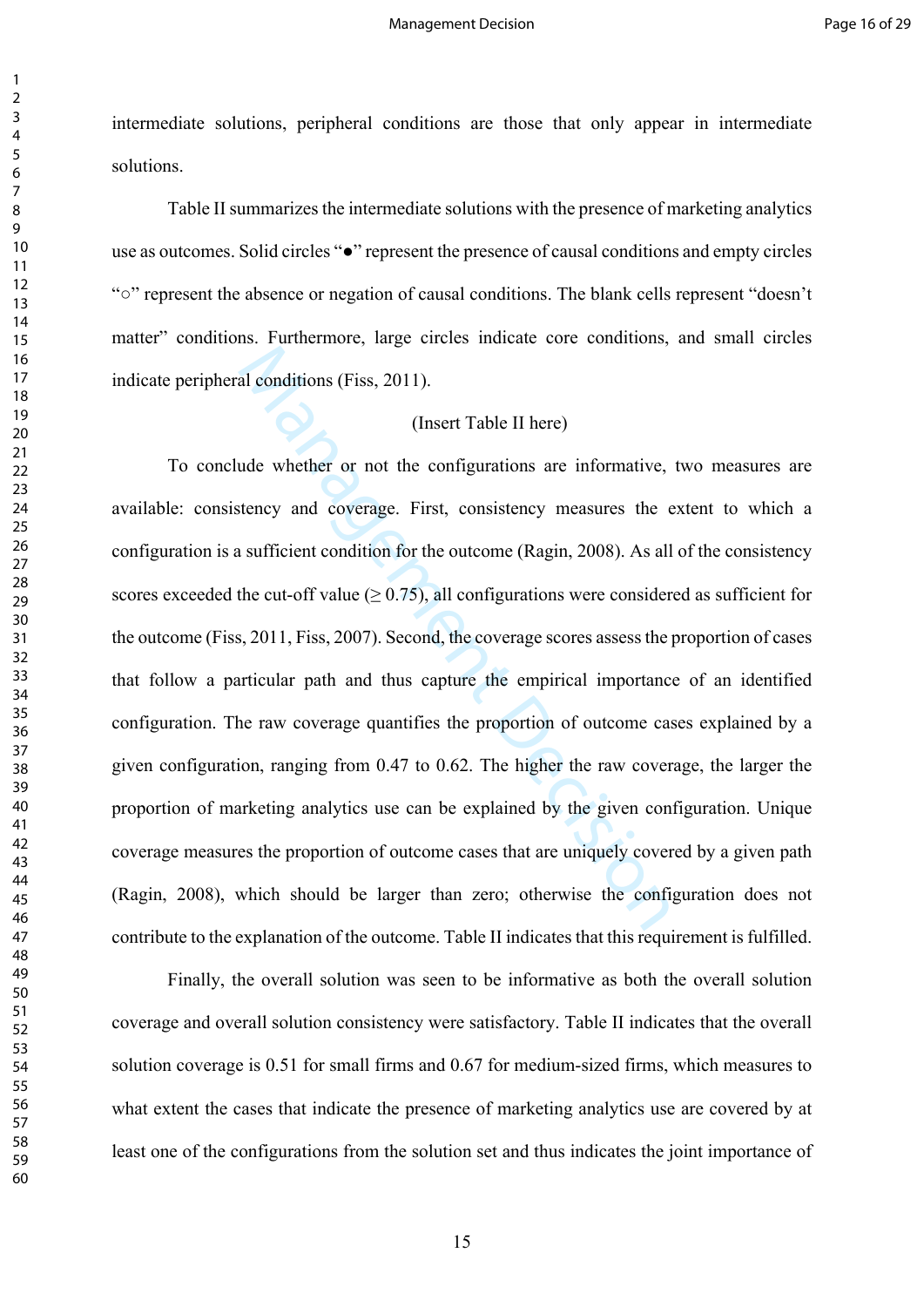all configurations accounting for marketing analytics use. The overall solution consistency measures the degree to which all configurations together reliably result in marketing analytics use, which is 0.81 for both small and medium-sized firms and satisfactorily exceeds the threshold of 0.75 (Ragin, 2008, Woodside, 2013).

### *Configurations for the presence of marketing analytics use*

ings in Table II show that the configurations differ by fit<br>y one configuration for marketing analytics use. However,<br>ing analytics use in medium-sized firms, which are con<br>se each forms a different but sufficient path to Overall, the findings in Table II show that the configurations differ by firm size. For small firms, there is only one configuration for marketing analytics use. However, two configurations exist for marketing analytics use in medium-sized firms, which are considered as equally important because each forms a different but sufficient path to marketing analytics use. Nevertheless, the two pathways obviously differ in empirical strength: the raw coverage of M2 is higher than that of M1; thus, the former contains more cases than the latter.

The results also indicate the presence of different patterns of core and peripheral conditions of marketing analytics use. Specifically, for small firms, the combination of data availability and organizational readiness is core and all other conditions are peripheral. For medium-sized firms, managerial support is core while the other four conditions are peripheral.

# *Configurations for the absence of marketing analytics use*

As mentioned earlier, fsOCA accounts for the possibility of causal asymmetry, that is, configurations leading to an outcome might be quite different from those leading to the absence of the outcome (Fiss, 2007, Woodside, 2013). In other words, improving certain conditions within a configuration can lead to an outcome of interest; however, a reduction of these conditions may not be associated with lower degrees of the outcome. To test this, another set of fsQCA analyses was conducted in which the absence of marketing analytics use represents the outcome for both small and medium-sized firms. Different patterns of solutions for the absence of marketing analytics use were found for SMEs (Table III).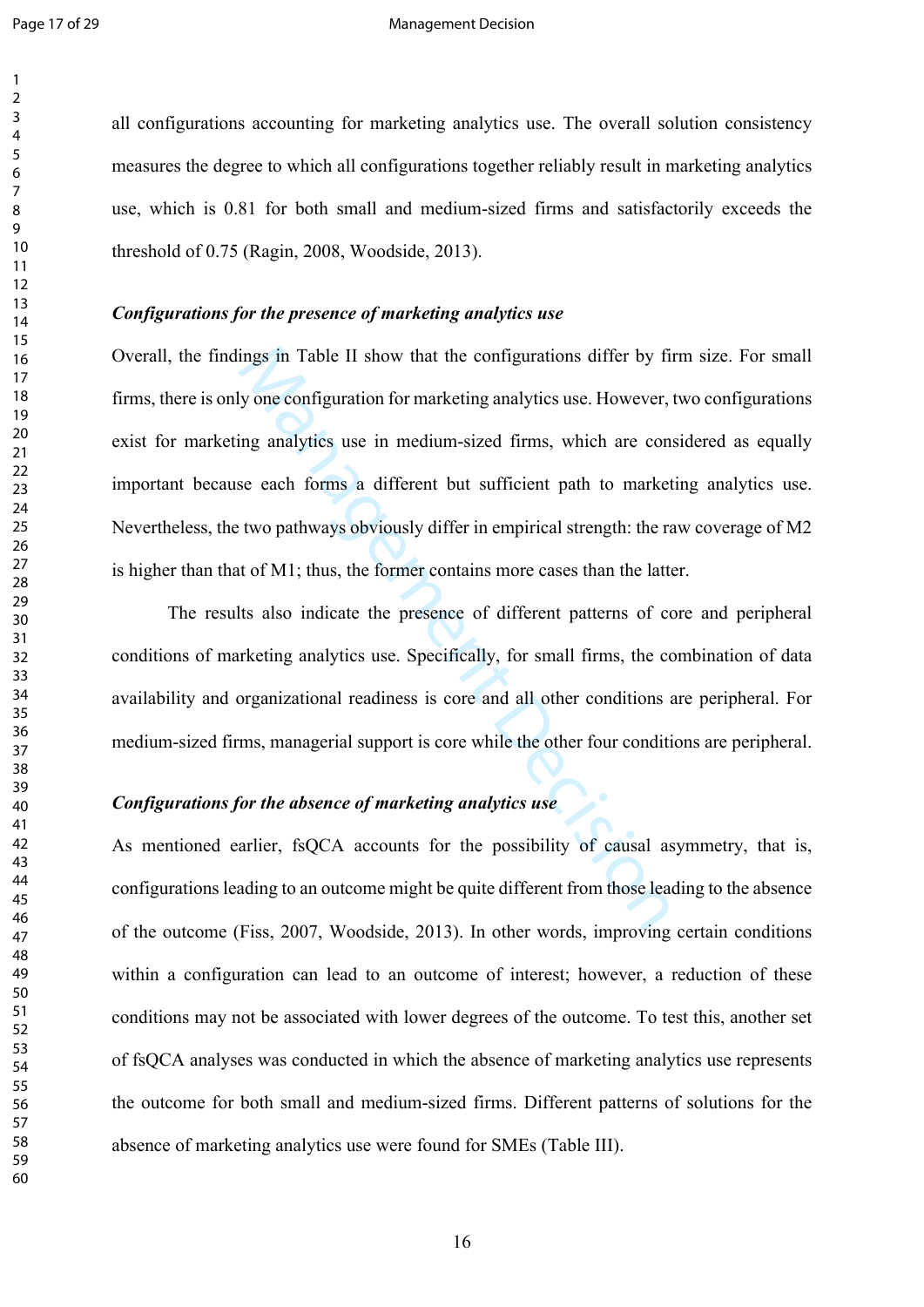#### (Insert Table III here)

Compared to the only configuration leading to marketing analytics use in small firms (see Table II), there are four configurations for the absence of marketing analytics use in small firms. For medium-sized firms, three different patterns of solutions for the absence of marketing analytics use are found. Across SMEs and all absence configurations, either the lack of managerial support or the lack of organizational readiness is a core condition. Comparing absence to presence configurations of marketing analytics use, the analysis indicates clearly that asymmetric causality exists. Different sets of core and peripheral conditions are also observable for the absence or presence of marketing analytics use.

# **Discussion and implications**

#### *Discussion*

nee configurations of marketing analytics use, the analysis<br>causality exists. Different sets of core and peripheral c<br>e absence or presence of marketing analytics use.<br>**d implications**<br>suggests that understanding the condi Whilst research suggests that understanding the conditions required for utilizing business analytics remains an important gap in the literature (Trieu, 2017, Ghasemaghaei, 2019, Mikalef *et al.*, 2020), understanding how configurations of multiple conditions affecting business/marketing analytics use has rarely been investigated (e.g., Maroufkhani *et al.*, 2020, Liu *et al.*, 2020, Wang *et al.*, 2018). To contribute to filling this gap, this study, drawing on configuration theory (Fiss, 2011, Fiss, 2007), examined (a) the configurations of conditions that lead to marketing analytics use, and (b) the configuration similarities and differences between small and medium-sized firms.

With respect to Proposition 1 that postulates that the configurations of multiple conditions are associated with marketing analytics use, the results of this study, summarized in Table II, suggest that for small firms there is only one sufficient configuration leading to marketing analytics use, which is shaped collectively by managerial perception and support, competitive pressure, data availability, and organizational readiness. While all five conditions work together holistically, the combination of data availability and organizational readiness is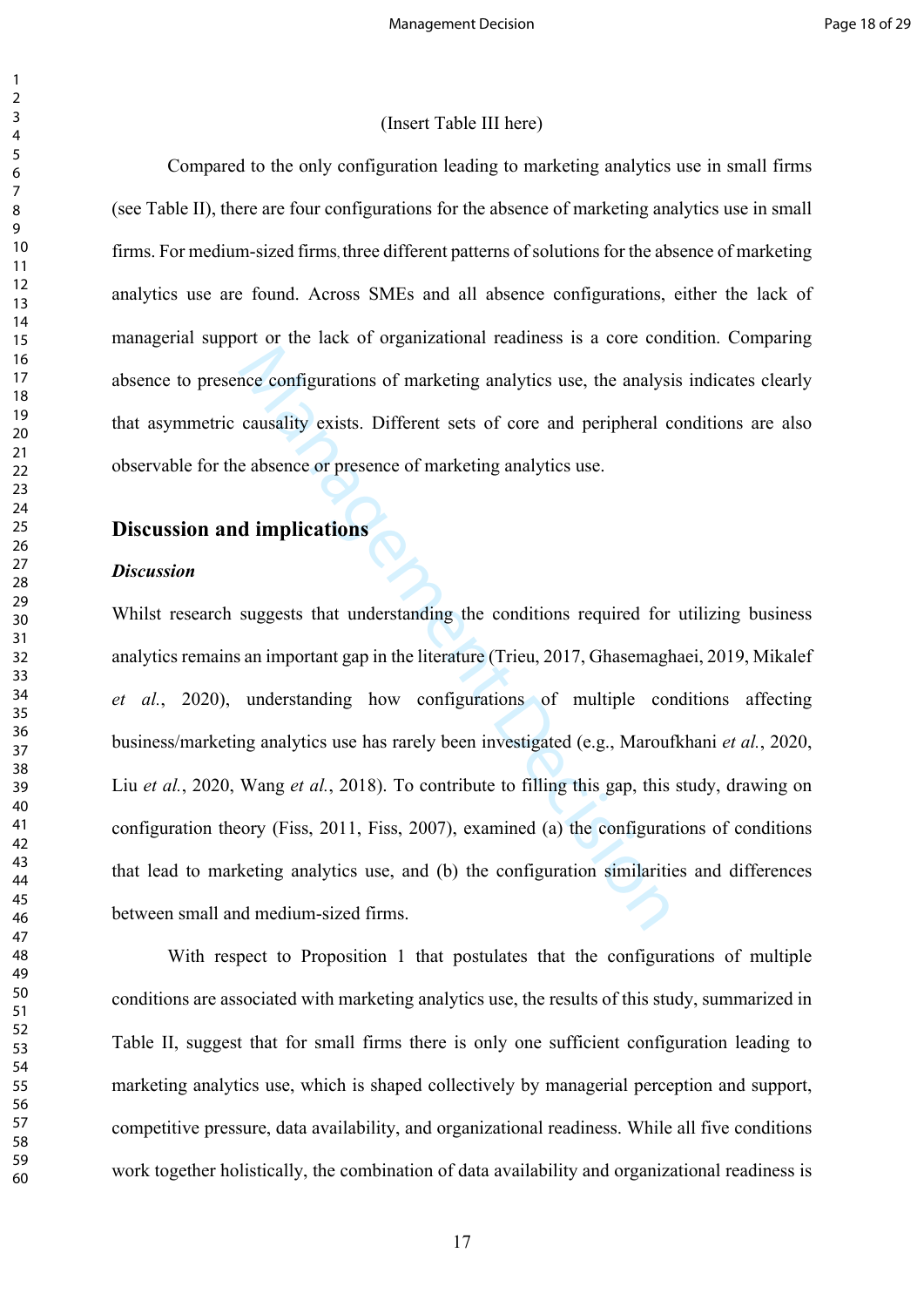$\mathbf{1}$ 

#### Page 19 of 29 Management Decision

The is key to deciding whether certain conditions are suff<br>ics or not. Additionally, the core conditions for both small<br>is study appear to be consistent with prior analytics studies<br>sors to a firm's analytics use (e.g., Gu a core condition and the other three conditions are peripheral. For medium sized firms, two alternative configurations leading to marketing analytics use are found, which is in line with the concept of equifinality. A closer look reveals that configuration M2, with a raw coverage of 0.62, is linked to marketing analytics use more often than configuration M1, with a raw coverage of 0.47. While the two configurations share a common core condition  $-$  managerial support – each configuration has a set of different conditions. This supports the idea that how conditions combine is key to deciding whether certain conditions are sufficient for utilizing marketing analytics or not. Additionally, the core conditions for both small and medium-sized firms found in this study appear to be consistent with prior analytics studies about them being important precursors to a firm's analytics use (e.g., Gupta and George, 2016, Cao *et al.*, 2019); nonetheless, the current findings are based on an entirely different perspective which is that conditions are understood as a "core" conditions of configurations rather than an "individual" one. Thus, Proposition 1 is supported, providing fresh insight into understanding the conditions required for SMEs to utilize marketing analytics. One implication of the configurations identified in this study is that SMEs that wish to utilize marketing analytics need to ensure that all key conditions for a configuration are to be met holistically. Another is that while multiple causal conditions collectively define a sufficient configuration, some conditions can be regarded as essential while others can be of less importance.

With regard to Proposition 2 that posits that small and medium-sized firms differ in terms of the configurations leading to marketing analytics use, this study found several differences. Firstly, small firms have only one configuration shaped by all five conditions while medium-sized firms have two different pathways to marketing analytics use. Secondly, for medium-sized firms, managerial support is a core condition for the two configurations, which is consistent with prior research using regression-based methods (Chen *et al.*, 2015, Thong *et al.*, 1996). However, for small firms, the combination of data availability and organizational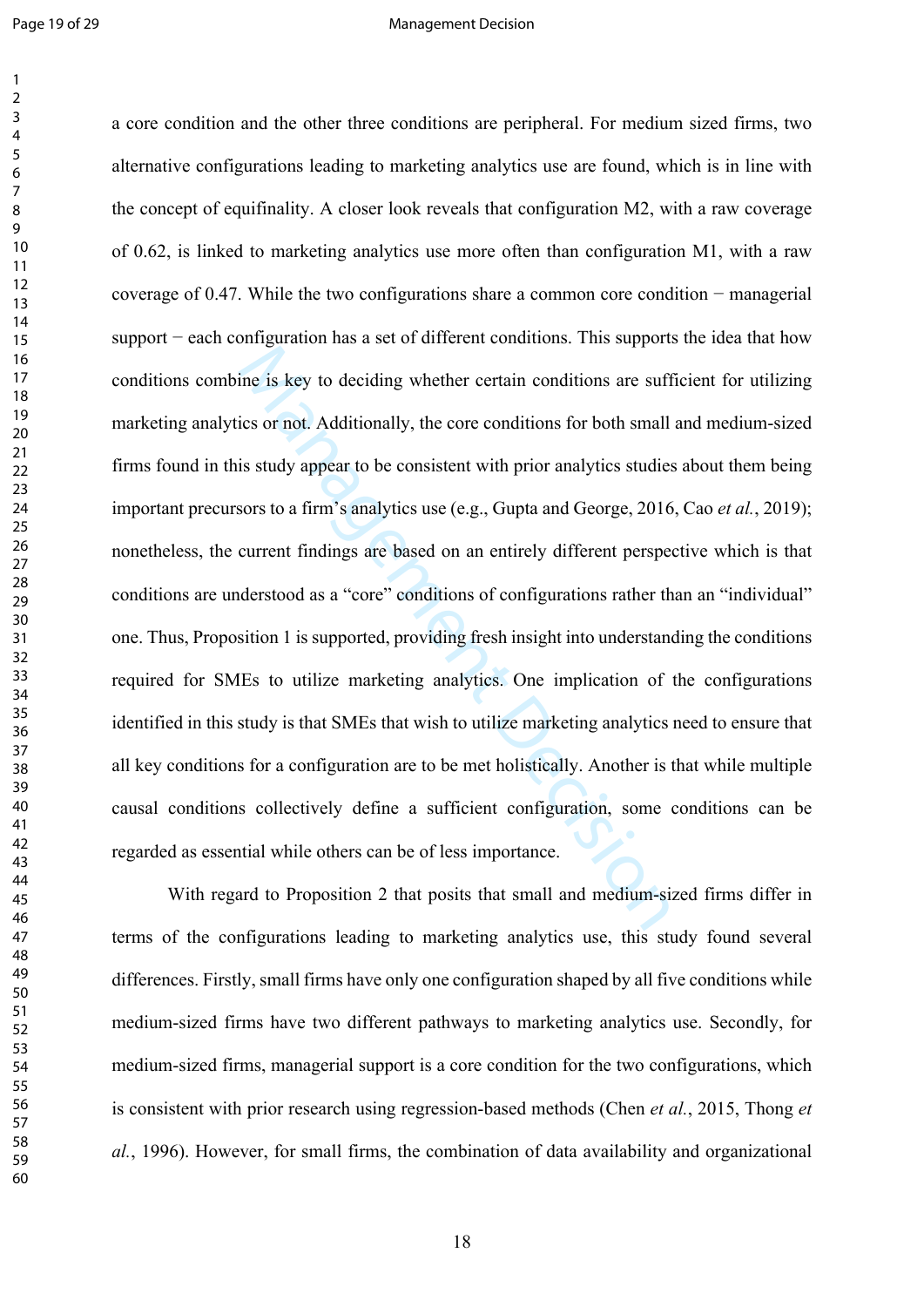$\mathbf{1}$ 

readiness is a core condition; and contrary to expectations, managerial support is not. At first sight, this may seem to be puzzling, but it actually makes much sense. It is possible that medium-sized firms have a higher level of resource readiness than small firms, so managerial support becomes a core condition for utilizing marketing analytics. Quite the reverse, prior research suggests that small firms lack the resources needed for IS implementation in general (Oliveira *et al.*, 2014) and the analytics resources in particular (Gillon *et al.*, 2014). Consequently, the presence of the combination of data availability and organizational readiness is more important than that of managerial support for small firms as without the former, the latter itself will not result in a firm's use of marketing analytics. Thus, Proposition 2 is supported.

e presence of the combination of data availability and organ<br>at than that of managerial support for small firms as with<br>not result in a firm's use of marketing analytics. Thus<br>not result in a firm's use of marketing analyt Additionally, the configuration similarities and differences between small and mediumsized firms can be further demonstrated by the configurations for the absence of marketing analytics use, which account for possible causal asymmetry. Table III indicates that the similarity is that all the configurations for the absence of marketing analytics use have the same core condition − the lack of either managerial support or organizational readiness. On the other hand, small firms have four configurations for the absence, which is in stark contrast with the only configuration for the presence, of marketing analytics use. Thus, it is clear that the configuration for the presence is not just the reverse of the configurations for the absence. In contrast, medium-sized firms have three configurations for the absence. These outcomes seem to suggest that small firms are more likely to be absent from utilizing marketing analytics than medium-sized firms. Most notably, a careful analysis of causal asymmetry shows that configurations Sa4 and Ma2 indicate that even when competitive pressure, managerial perception, and managerial support are all present; they cannot counteract the absence of organizational readiness. This confirms the idea that lacking necessary resources is a significant issue for IS adoption in SMEs (e.g., Thong *et al.*, 1996, Gillon *et al.*, 2014, Liu *et al.*, 2020,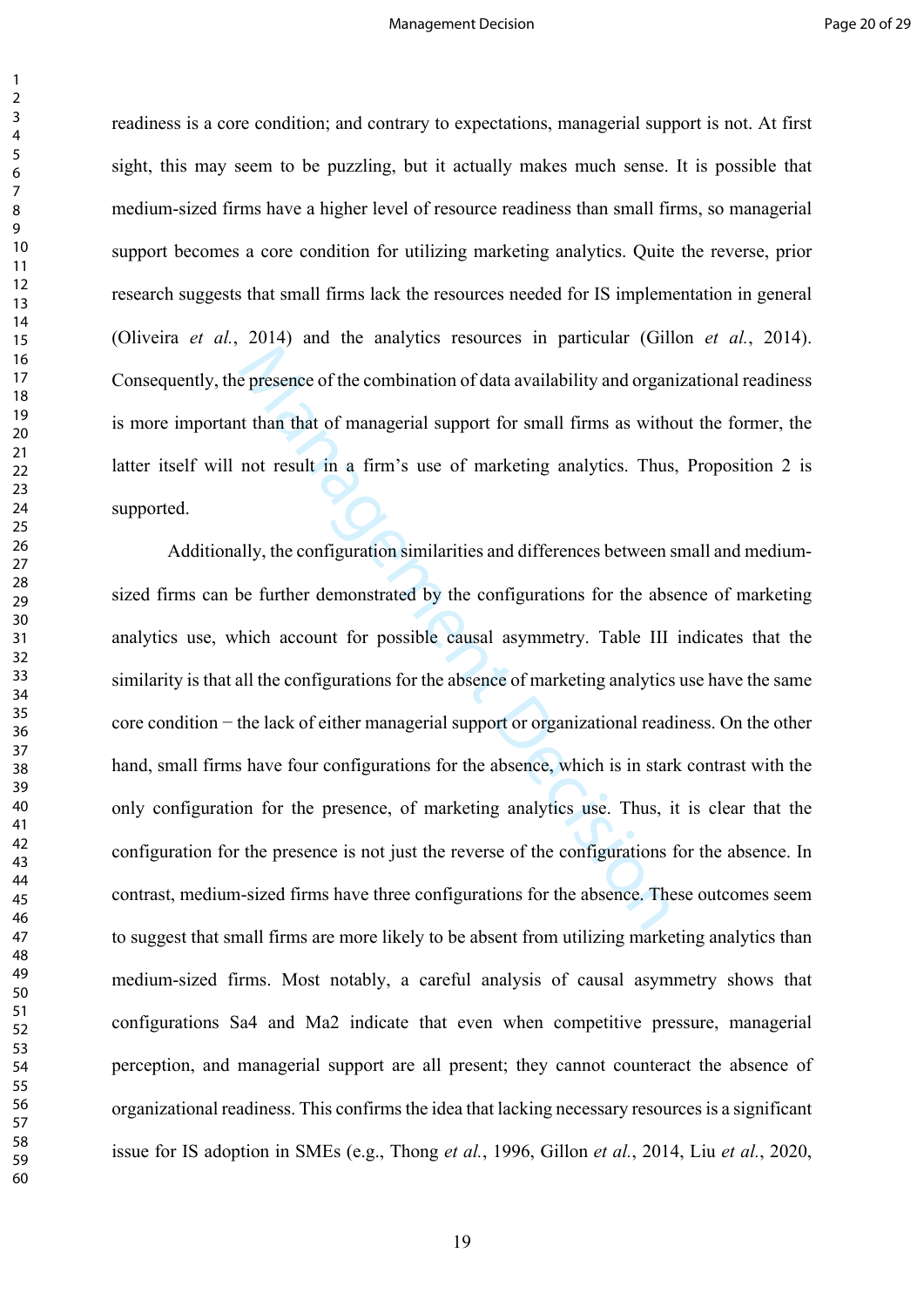#### Page 21 of 29 Management Decision

Maroufkhani *et al.*, 2020, Hansen and Bøgh, 2020). It is clear from the study's findings that the relationship between marketing analytics use and the core conditions is asymmetrical rather than symmetrical.

Taken together, this study's findings provide empirical evidence that multiple configurations that lead to the presence or the absence of marketing analytics use exist and these differ by firm size. Moreover, none of the conditions considered in this study are selfsufficient for marketing analytics, which is substantially different from the findings of prior studies using regression-based methods.

#### *Theoretical contributions*

rketing analytics, which is substantially different from th<br>ression-based methods.<br>interesting the resion-based methods.<br>Fibutions<br>s important theoretical contributions. First, in the process<br>f the relationship between th This study makes important theoretical contributions. First, in the process of developing an understanding of the relationship between the configurations of multiple conditions and marketing analytics use in SMEs, the present study extends the marketing analytics literature by suggesting and applying a configurational approach to conceptualizing and addressing the under-researched marketing analytics use in SMEs (e.g., Maroufkhani *et al.*, 2020, Liu *et al.*, 2020, Wang *et al.*, 2018). Although a few studies have employed configurational approaches to examine organizational relations in SMEs (e.g., Hughes *et al.*, 2019, Uwizeyemungu *et al.*, 2018, Poorkavoos *et al.*, 2016, Magistretti *et al.*, 2020), this study is among the first to examine marketing analytics use affected by the multitude of conditions based on configuration theory. The findings strongly suggest that marketing analytics use has no single cause but is best explained through combinations of conditions holistically.

Second, this study extends the scope of analytics research by conceptualizing and empirically demonstrating that the conditions leading to analytics applications can be asymmetrical, thus more complex than assumed by most analytics studies based on regressionbased methods (e.g., Gupta and George, 2016). An important implication of this study is the need to unearth the assumptions that underlie analytics studies and to consider the possibility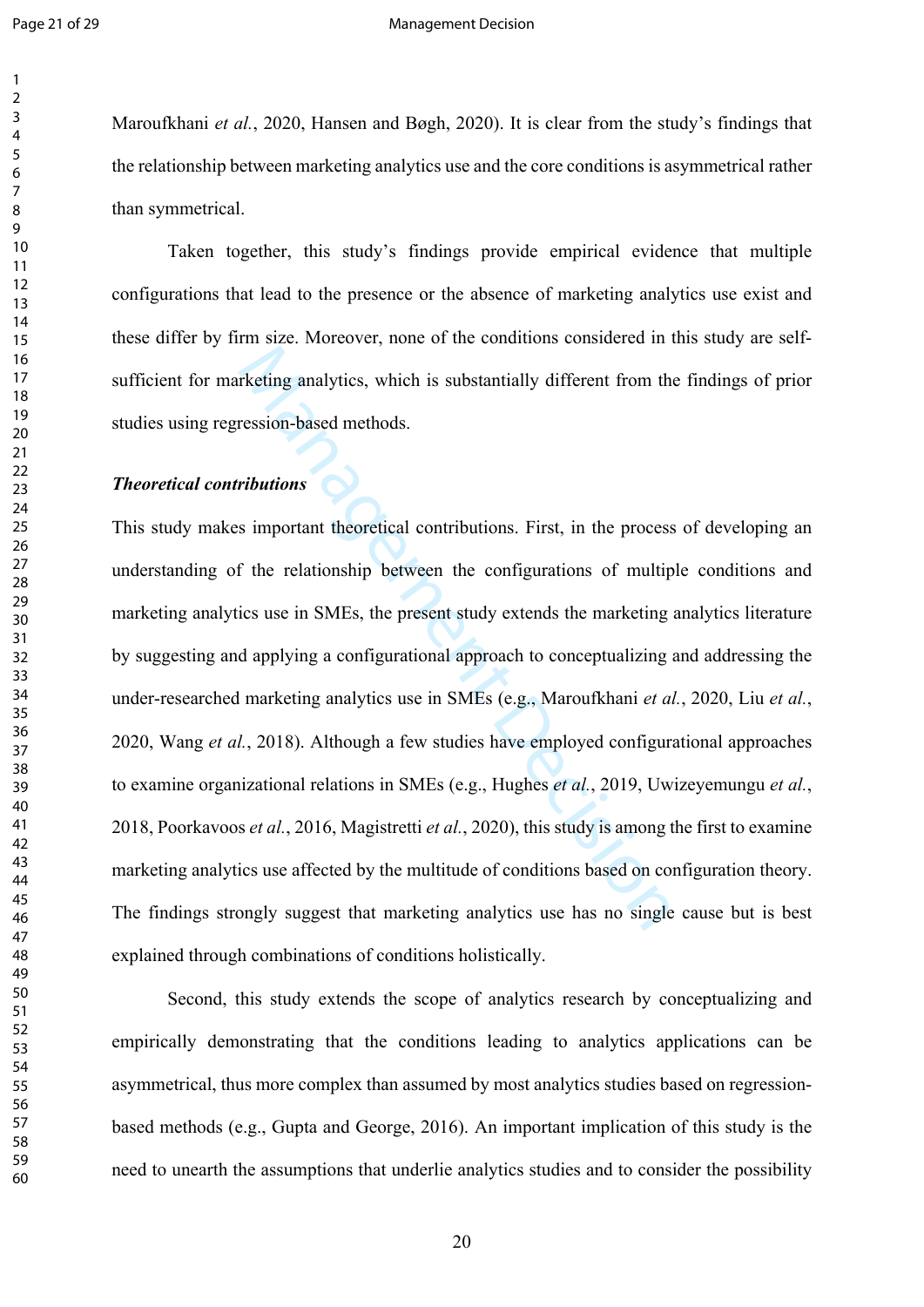and implication of analytics phenomena being asymmetrical, which could lead to the development of a more in-depth understanding of analytics phenomena.

14, Thong *et al.*, 1996, Haase and Franco, 2011). The in bold. First, as shown in this study that small and medium marketing analytics use, so examining SMEs as one homogetinguish the differences and generate the most su Third, whilst SMEs are traditionally examined as one homogeneous group (e.g., Ferraris *et al.*, 2019, Maroufkhani *et al.*, 2020, Hansen and Bøgh, 2020, Dong and Yang, 2020, Liu *et al.*, 2020), this study provides additional empirical evidence to support the idea that small and medium-sized firms could have distinctive patterns of IS adoption (e.g., Reyes *et al.*, 2016, Gillon *et al.*, 2014, Thong *et al.*, 1996, Haase and Franco, 2011). The implications of this finding are twofold. First, as shown in this study that small and medium-sized firms have different paths to marketing analytics use, so examining SMEs as one homogeneous group may not be able to distinguish the differences and generate the most suitable solutions. Second, instead of, as traditionally, assuming SMEs to be one homogeneous group, it seems appropriate to consider the possibility of small and medium-sized firms being heterogeneous in certain situations, which could lead to a more comprehensive understanding of how small and medium-sized firms utilize marketing analytics or other ISs.

#### *Managerial implications*

This study also offers valuable managerial implications for analytics practice in SMEs. First, SMEs should be aware of the fact that marketing analytics use is influenced by multiple conditions. These conditions are interrelated and interacting, and will combine into configurations that will collectively influence marketing analytics use. Thus, SMEs are recommended to take a more holistic view to consider the configurations of multiple conditions and their effects on marketing analytics use; such an approach is more likely to help SMEs mitigate the difficulties in attaining the anticipated benefits to be gained from analytics applications.

Second, medium-sized firms should ensure that they have their senior managers' support, as the latter is a core condition for marketing analytics use. Additionally, a medium-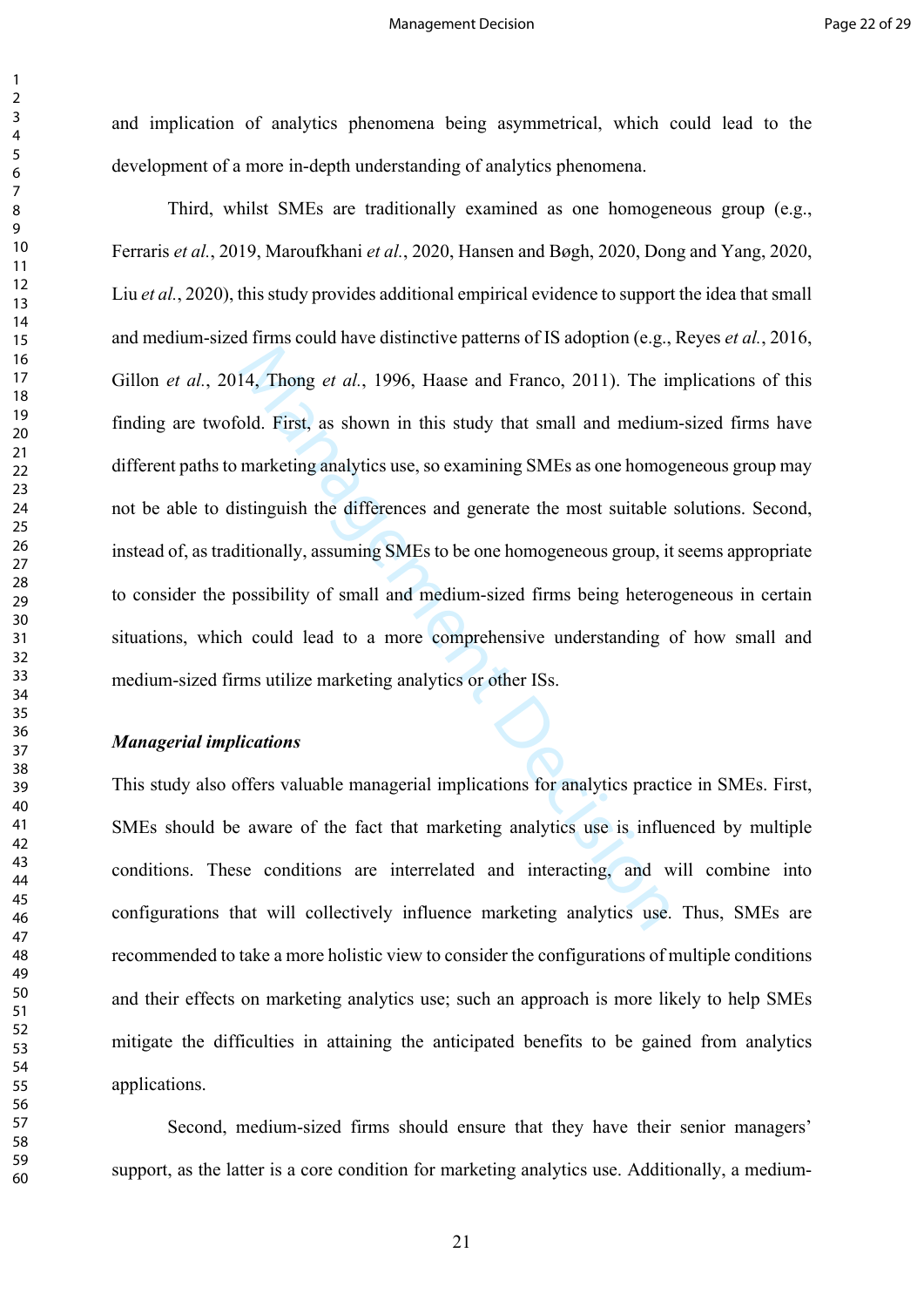$\mathbf{1}$ 

#### Page 23 of 29 Management Decision

sized firm should select from the alternative pathways to marketing analytics use so the selected approach can best fit with its organizational context. However, for small firms, it is recommended that they should ensure that all conditions are satisfied as the only configuration for marketing analytics use is shaped simultaneously by managerial perception and support, competitive pressure, data availability, and organizational readiness. More importantly, small firms must ensure that they have access to data for analysis and various organizational resources for using marketing analytics, since the combination of data availability and organizational readiness is the core condition for them to use and benefit from their analytics investments.

# *Limitations and future research*

The matter of state and the combination of data<br>
adiness is the core condition for them to use and benefit fi<br> **Adiness is the core condition for them to use and benefit fi<br>
fiture research**<br>
<br> **Combinations** in this study There are several limitations in this study which offer opportunities for future research. First, any configurational study is limited in the number of factors it can include (Fiss, 2011); one potential avenue for future research is to extend this study by adding additional conditions or a different set of conditions, thereby either testing the usefulness of the configurations identified in this study or identifying new ones.

Second, the current sample is restricted to SMEs in the UK. Thus, the findings should be understood in this context and their applicability to SMEs in other countries needs to be tested. Future research could be conducted to investigate whether or not the configurations identified in this study are likely to differ in multi-country contexts.

Third, future studies can also adopt qualitative methods, e.g., case studies, to develop in-depth understanding of how and why different conditions and their combinations affect business/marketing analytics use.

Fourth, this study uses fsQCA due to its unique advantages. Future research could use fsQCA to complement statistical methods, which could potentially lead to a more comprehensive analysis. Finally, this study employs a single key-informant method to collect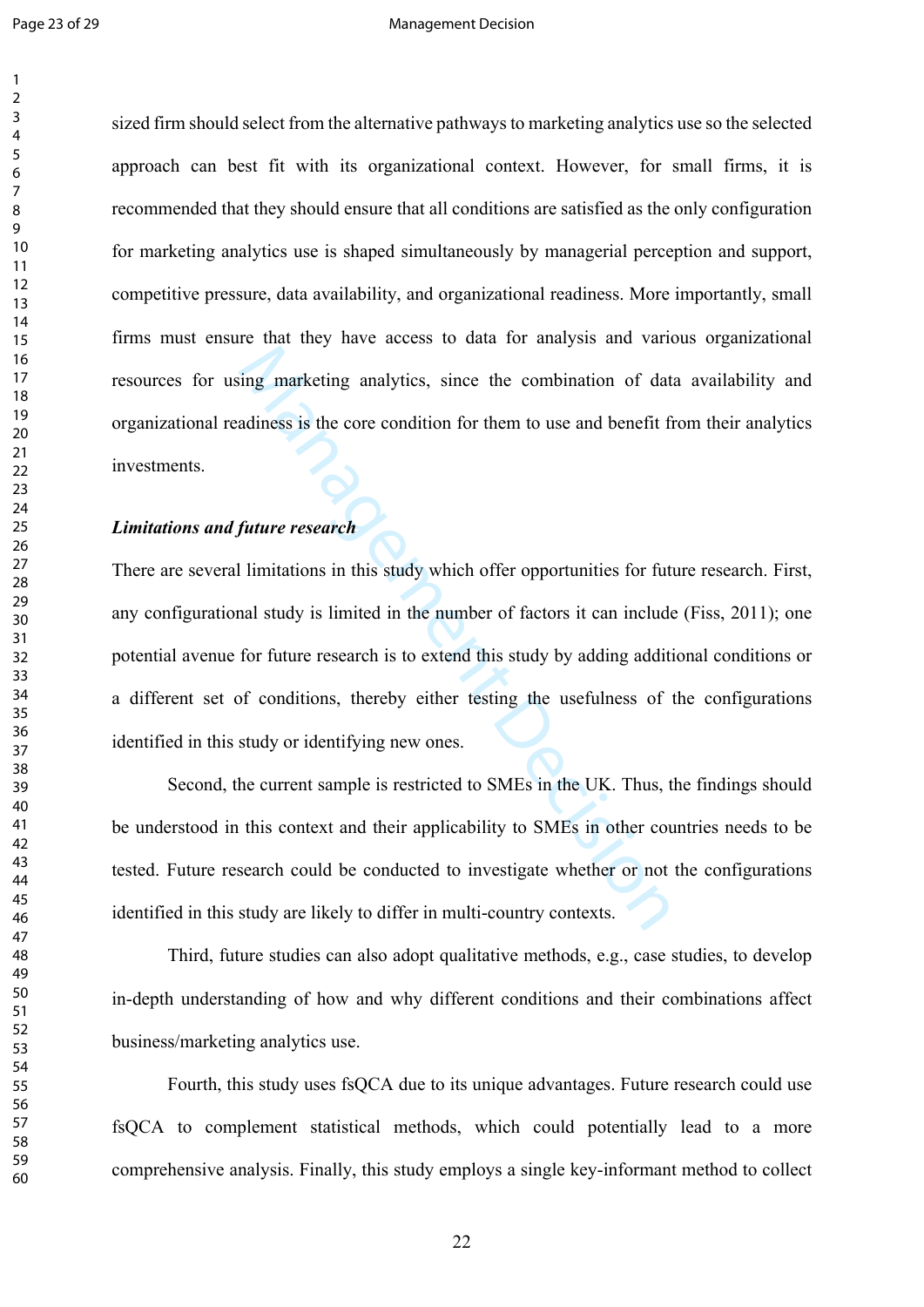subjective data from each firm; future research could collect objective data if it is available and/or use multiple informants from each firm to limit potential subjective bias.

# **Conclusions**

Although SMEs are the backbone of national economies and business analytics can be used to improve organizational decision-making and performance significantly, understanding the conditions required for firms to effectively use business analytics remains an important gap in the literature. In particular, there is a dearth of empirical research examining how configurations of multiple conditions affect business analytics use. To help SMEs better realize the manifest potentials of using marketing analytics, this study is among the first to draw on configuration theory to examine how multiple configurations of conditions lead to marketing analytics use in SMEs by employing fsQCA.

ed for firms to effectively use business analytics remains an<br>
n particular, there is a dearth of empirical research<br>
multiple conditions affect business analytics use. To help S<br>
entials of using marketing analytics, this The empirical evidence led to the conclusion that the presence or the absence of marketing analytics use in SMEs is ultimately influenced by the configuration of various conditions and that analytics phenomena could be asymmetrical. Thus, an important implication for analytics research is the need to challenge the well-accepted symmetrical assumptions about analytics phenomena and to consider employing a configurational approach to developing an alternative and more holistic understanding of analytics phenomena. Additionally, the empirical finding demonstrated that firm size matters as small and mediumsized firms each have distinctive patterns of marketing analytics use. Thus, it seems pertinent to examine SMEs as heterogeneous rather than homogeneous clusters.

SMEs that wish to invest in marketing analytics and want to maximize its potential effect on marketing decision making and organizational performance should pay particular attention to the need for understanding the configurations of multiple conditions required for using marketing analytics, being aware of the alternative pathways to marketing analytics use, and selecting the configuration that best fits their own organizational contexts.

 $\mathbf{1}$  $\overline{2}$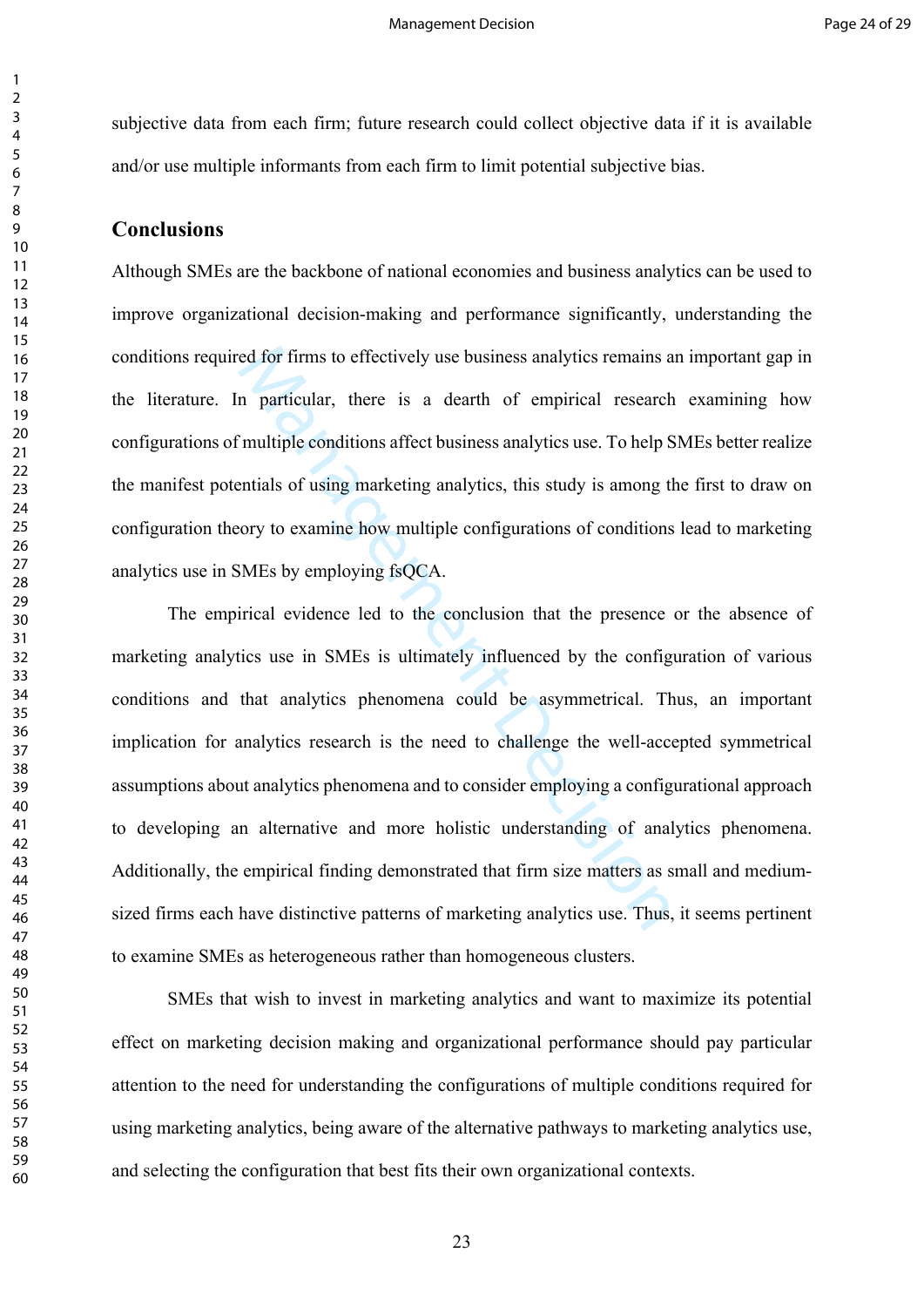# **References**

- Ariker, M., Diaz, A., Moorman, C. and Westover, M. (2015), Quantifying the Impact of Marketing Analytics. *Harvard Business Review Digital Articles*, pp.2-5.
- Armstrong, J. S. and Overton, T. S. (1977), Estimating Nonresponse Bias in Mail Surveys. *Journal of Marketing Research (JMR),* Vol.14 No.3, pp.396-402.
- Benoit, D. F., Lessmann, S. and Verbeke, W. (2020), On realising the utopian potential of big data analytics for maximising return on marketing investments. *Journal of Marketing Management,* Vol.36 No.3/4, pp.233-247.
- Bianchini, M. and Michalkova, V. (2019), Data Analytics in SMEs: Trends and Policies. (Accessed).
- Božič, K. and Dimovski, V. (2019), Business intelligence and analytics use, innovation ambidexterity, and firm performance: A dynamic capabilities perspective. *The Journal of Strategic Information Systems,* Vol.28 No.4, pp.101578.
- Cao, G., Duan, Y. and El Banna, A. (2019), A dynamic capability view of marketing analytics: Evidence from UK firms. *Industrial Marketing Management,* Vol.76, pp.72-83.
- Cao, G., Duan, Y. and Li, G. (2015), Linking Business Analytics to Decision Making Effectiveness: A Path Model Analysis. *IEEE Transactions on Engineering Management,* Vol.62 No.3, pp.384-395.
- Finance. The Valuarity approach in the NoA Applied No. No.4, pp.101578.<br>
No.4, pp.101578.<br>
Indefining Management, Vol.76, pp.72-83.<br>
Indefining Management, Vol.76, pp.72-83.<br>
Industrial Marketing Management, Vol.62, pp.72 Chae, B., Olson, D. and Sheu, C. (2014), The impact of supply chain analytics on operational performance: a resource-based view. *International Journal of Production Research,* Vol.52 No.16, pp.4695-4710.
- Chen, D., Preston, D. S. and Swink, M. (2015), How the Use of Big Data Analytics Affects Value Creation in Supply Chain Management. *Journal of Management Information Systems,* Vol.32 No.4, pp.4-39.
- CMO-Survey. (2016), Highlights and Insights Report [Online]. Available: https://cmosurvey.org/wpcontent/uploads/sites/11/2016/08/The\_CMO\_Survey-Highlights\_and\_Insights-Aug-2016.pdf (Accessed April 16 2020).
- de Haan, J., Kisperska-Moroń, D. and Placzek, E. (2007), Logistics management and firm size; a survey among Polish small and medium enterprises. *International Journal of Production Economics,* Vol.108 No.1-2, pp.119-126.
- Dess, G. G., Newport, S. and Rasheed, A. M. (1993), Configuration research in strategic management: Key issues and suggestions. *Journal of Management,* Vol.19 No.4, pp.775-795.
- Dong, J. Q. and Yang, C.-H. (2020), Business value of big data analytics: A systems-theoretic approach and empirical test. *Information & Management,* Vol.57 No.1, pp.103124.
- Douglas, E. J., Shepherd, D. A. and Prentice, C. (2020), Using fuzzy-set qualitative comparative analysis for a finer-grained understanding of entrepreneurship. *Journal of Business Venturing,* Vol.35 No.1, pp.105970.
- Dremel, C., Herterich, M. M., Wulf, J. and vom Brocke, J. (2020), Actualizing big data analytics affordances: A revelatory case study. *Information & Management,* Vol.57 No.1, pp.103121.
- Duan, Y., Cao, G. and Edwards, J. S. (2020), Understanding the impact of business analytics on innovation. *European Journal of Operational Research,* Vol.281 No.3, pp.673-686.
- Dubey, R., Gunasekaran, A., Childe, S. J., Blome, C. and Papadopoulos, T. (2019), Big data and predictive analytics and manufacturing performance: integrating institutional theory, resource based view and big data culture. *British Journal of Management,* Vol.30 No.2, pp.341-361.
- Dutta, D. and Bose, I. (2015), Managing a Big Data project: The case of Ramco Cements Limited. *International Journal of Production Economics,* Vol.165, pp.293-306.
- Ferraris, A., Mazzoleni, A., Devalle, A. and Couturier, J. (2019), Big data analytics capabilities and knowledge management: impact on firm performance. *Management Decision,* Vol.57 No.8, pp.1923-1936.
- Fiss, P. C. (2007), A set-theoretic approach to organizational configurations. *Academy of management review,* Vol.32 No.4, pp.1180-1198.
- Fiss, P. C. (2011), Building better casual theories: A fuzzy set approach to typologies in organizational research. *Academy of Management Journal,* Vol.54 No.2, pp.393-420.
- Ghasemaghaei, M. (2019), Does data analytics use improve firm decision making quality? The role of knowledge sharing and data analytics competency. *Decision Support Systems,* Vol.120, pp.14-24.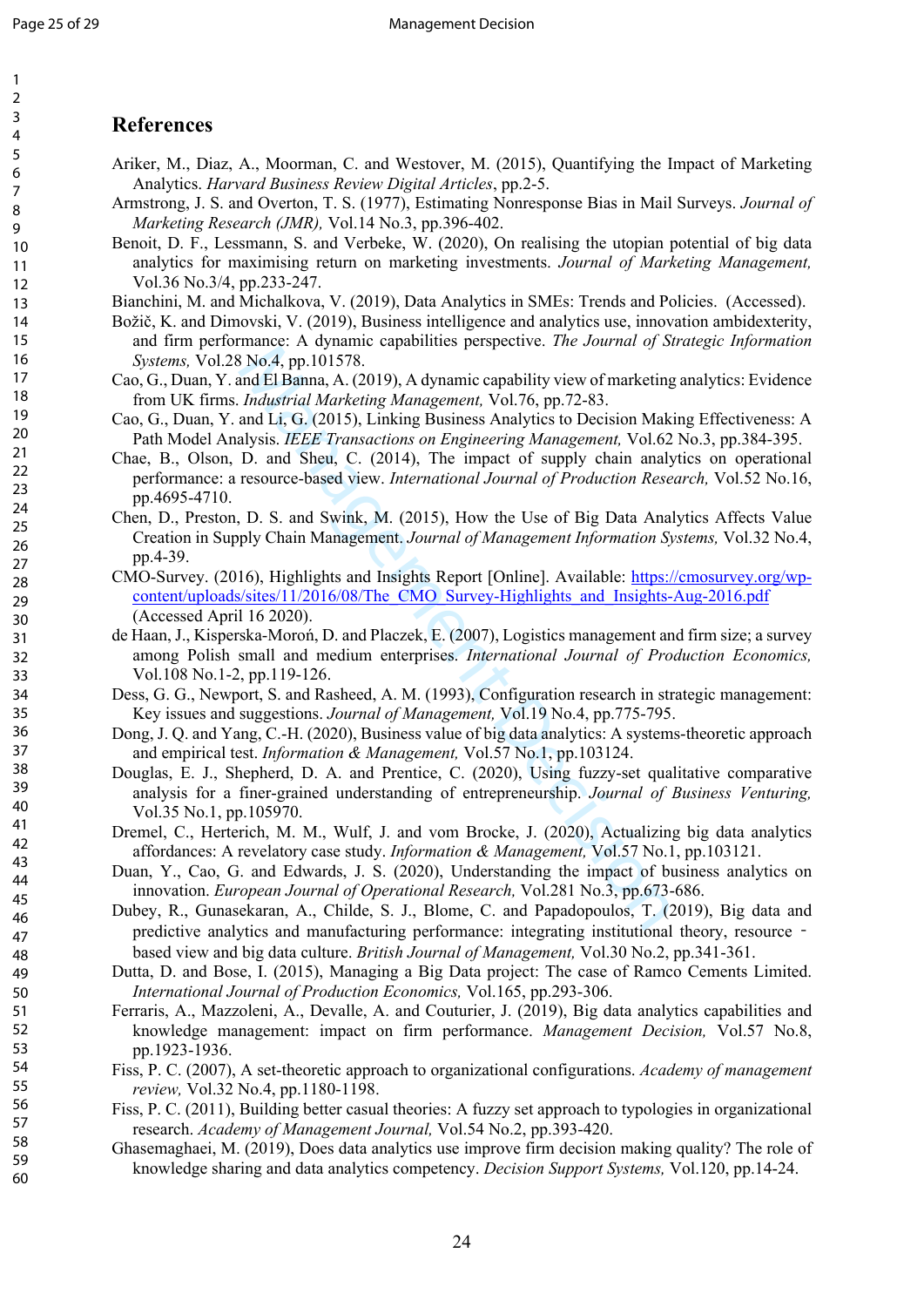- Gillon, K., Aral, S., Ching-Yung, L., Mithas, S. and Zozulia, M. (2014), Business analytics: radical shift or incremental change? *Communications of the Association for Information Systems,* Vol.34 No.1, pp.287-296.
- Grandon, E. E. and Pearson, J. M. (2004), Electronic commerce adoption: an empirical study of small and medium US businesses. *Information & management,* Vol.42 No.1, pp.197-216.
- Gunasekaran, A., Yusuf, Y. Y., Adeleye, E. O. and Papadopoulos, T. (2018), Agile manufacturing practices: the role of big data and business analytics with multiple case studies. *International Journal of Production Research,* Vol.56 No.1-2, pp.385-397.
- Günther, W. A., Mehrizi, M. H. R., Huysman, M. and Feldberg, F. (2017), Debating big data: A literature review on realizing value from big data. *The Journal of Strategic Information Systems,* Vol.26 No.3, pp.191-209.
- Gupta, M. and George, J. F. (2016), Toward the development of a big data analytics capability. *Information & Management,* Vol.53 No.6, pp.1049-1064.
- Haase, H. and Franco, M. (2011), Information sources for environmental scanning: do industry and firm size matter? *Management Decision,* Vol.49 No.10, pp.1642-1657.
- Hair, J. F., Hult, G., Ringle, C. and Sarstedt, M. (2014), *A Primer on Partial Least Squares Structural Equation Modeling (PLS-SEM)*, Sage.
- Hansen, E. B. and Bøgh, S. (2020), Artificial intelligence and internet of things in small and mediumsized enterprises: A survey. *Journal of Manufacturing Systems*.
- Heath, D. and Babu, R. (2017), Theorizing managerial perceptions, enabling IT, and the social inclusion of workers with disabilities. *Information & Organization,* Vol.27 No.4, pp.211-225.
- Hughes, M., Cesinger, B., Cheng, C.-F., Schuessler, F. and Kraus, S. (2019), A configurational analysis of network and knowledge variables explaining Born Globals' and late internationalizing SMEs' international performance. *Industrial Marketing Management,* Vol.80, pp.172-187.
- Iacovou, C. L., Benbasat, I. and Dexter, A. S. (1995), Electronic data interchange and small organizations: Adoption and impact of technology. *MIS Quarterly,* Vol.19 No.4, pp.465-485.
- Katz, D. and Kahn, R. L. (1978), *The social psychology of organizations*, Wiley New York.
- Kearns, G. S. and Sabherwal, R. (2007), Antecedents and Consequences of Information Systems Planning Integration. *IEEE Transactions on Engineering Management,* Vol.54 No.4, pp.628-643.
- Krosnick, J. A. (1999), Survey research. *Annual Review of Psychology,* Vol.50 No.1, pp.537-567.
- Liang, H., Saraf, N., Hu, Q. and Xue, Y. (2007), Assimilation of enterprise systems: the effect of institutional pressures and the mediating role of top management. *MIS quarterly*, pp.59-87.
- Lindell, M. K. and Whitney, D. J. (2001), Accounting for common method variance in cross-sectional research designs. *Journal of applied psychology,* Vol.86 No.1, pp.114-121.
- *Management, Vol.53 No.6, pp.1049-1064.*<br> *Management, Vol.53 No.6, pp.1049-1064.*<br> *Co. M. (2011), Information sources for environmental scanning:*<br> *maggement Decision, Vol.49 No.10, pp.1642-1657.*<br> *G, Ringle, C. and S* Liu, Y., Soroka, A., Han, L., Jian, J. and Tang, M. (2020), Cloud-based big data analytics for customer insight-driven design innovation in SMEs. *International Journal of Information Management,* Vol.51, pp.102034.
- Low, C., Chen, Y. and Wu, M. (2011), Understanding the determinants of cloud computing adoption. *Industrial management & data systems,* Vol.111 No.7, pp.1006-1023.
- Magistretti, S., Dell'Era, C. and Doppio, N. (2020), Design sprint for SMEs: an organizational taxonomy based on configuration theory. *Management Decision,* Vol.58 No.9, pp.1803-1817.
- Maroufkhani, P., Tseng, M.-L., Iranmanesh, M., Ismail, W. K. W. and Khalid, H. (2020), Big data analytics adoption: Determinants and performances among small to medium-sized enterprises. *International Journal of Information Management,* Vol.54, pp.102190.
- Meyer, A. D., Tsui, A. S. and Hinings, C. R. (1993), Configurational approaches to organizational analysis. *Academy of Management journal,* Vol.36 No.6, pp.1175-1195.
- Mikalef, P., Krogstie, J., Pappas, I. O. and Pavlou, P. (2020), Exploring the relationship between big data analytics capability and competitive performance: The mediating roles of dynamic and operational capabilities. *Information & Management,* Vol.57 No.2, pp.103169.
- O'Regan, N., Sims, M. and Ghobadian, A. (2005), High performance: ownership and decision-making in SMEs. *Management Decision,* Vol.43 No.3, pp.382-396.
- Oliveira, T., Thomas, M. and Espadanal, M. (2014), Assessing the determinants of cloud computing adoption: An analysis of the manufacturing and services sectors. *Information & Management,* Vol.51 No.5, pp.497-510.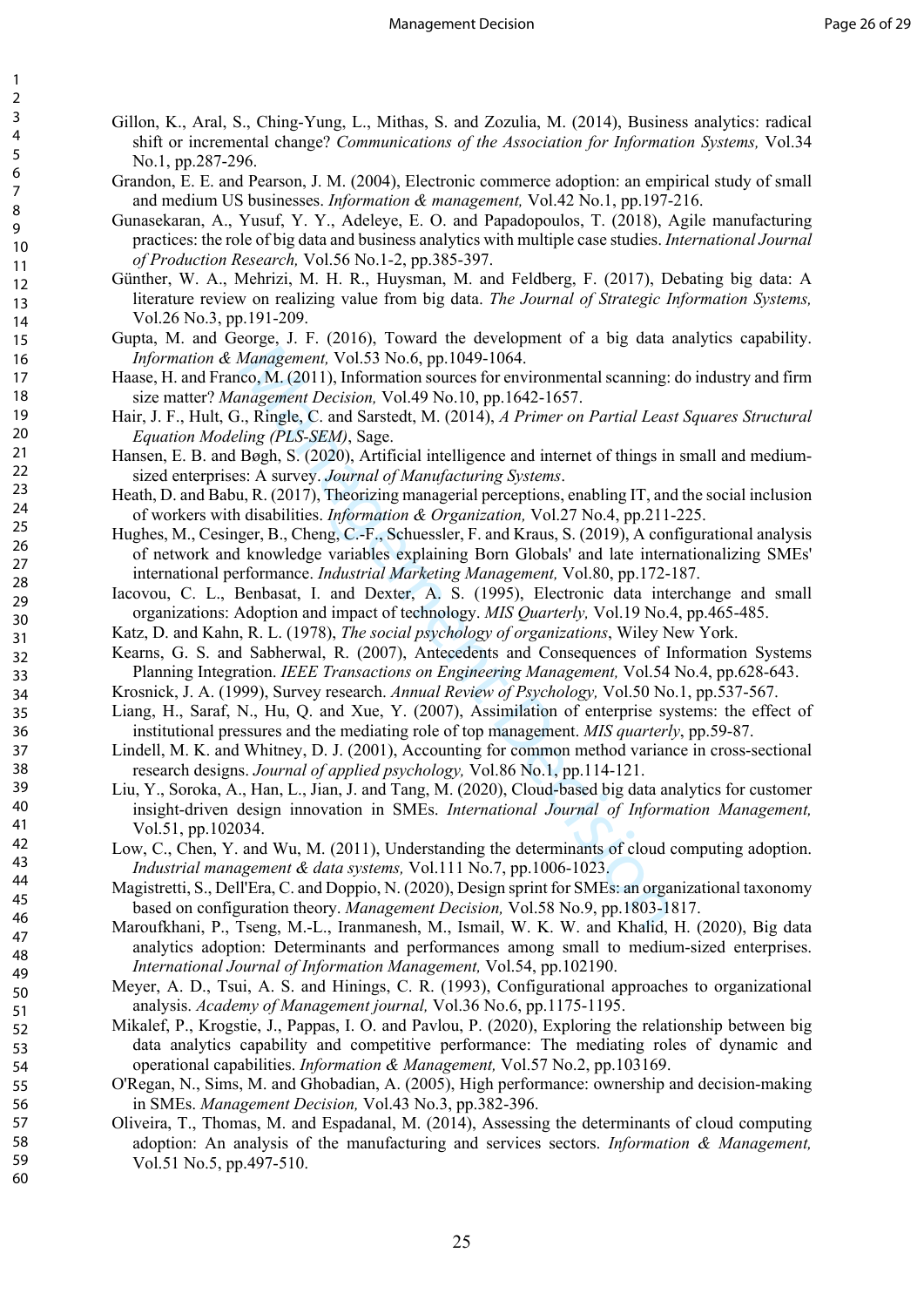| 1                                         |
|-------------------------------------------|
| 2                                         |
| 3                                         |
| 4                                         |
| 5                                         |
| 6                                         |
| 7                                         |
| 8                                         |
| 9                                         |
| 10                                        |
| 1<br>1                                    |
| 1<br>$\overline{c}$                       |
| 13                                        |
| 4<br>1                                    |
| 15                                        |
| 16                                        |
| 1<br>7                                    |
| 18                                        |
| 19                                        |
| 20                                        |
| $\overline{21}$                           |
|                                           |
| $\overline{2}$<br>2                       |
| 23                                        |
| $\overline{24}$                           |
| 25                                        |
| 26                                        |
| 27                                        |
| 28                                        |
| 29                                        |
| 30                                        |
| $\overline{31}$                           |
| $\overline{c}$<br>$\overline{\mathbf{3}}$ |
| 33                                        |
| 34                                        |
| 35                                        |
| 36                                        |
|                                           |
| 37                                        |
| 88                                        |
| 39                                        |
| 40                                        |
| 41                                        |
| 4<br><sup>2</sup>                         |
| 43                                        |
| 44                                        |
| 45                                        |
| 46                                        |
| 47                                        |
| 48                                        |
| 49                                        |
| 50                                        |
| 51                                        |
| 5<br><sup>2</sup>                         |
| 53                                        |
|                                           |
| 54                                        |
| 55                                        |
| 56                                        |
| 57                                        |
| 58                                        |
| 59                                        |

- Papadopoulos, G., Rikama, S., Alajääskö, P. and Salah-Eddine, Z. (2020), Statistics on small and medium-sized enterprises [Online]. Available: https://ec.europa.eu/eurostat/statisticsexplained/index.php?title=Statistics\_on\_small\_and\_medium-sized\_enterprises (Accessed January 5  $2021$ ).
	- Park, Y., El Sawy, O. A. and Fiss, P. C. (2017), The Role of Business Intelligence and Communication Technologies in Organizational Agility: A Configurational Approach. *Journal of the Association for Information Systems,* Vol.18 No.9, pp.648-686.
	- Podsakoff, P. M., MacKenzie, S. B. and Podsakoff, N. P. (2012), Sources of Method Bias in Social Science Research and Recommendations on How to Control It. *Annual Review of Psychology,* Vol.63 No.1, pp.539-569.
- Poorkavoos, M., Duan, Y., Edwards, J. S. and Ramanathan, R. (2016), Identifying the configurational paths to innovation in SMEs: A fuzzy-set qualitative comparative analysis. *Journal of Business Research,* Vol.69 No.12, pp.5843-5854.
- 39 No.12, pp.5843-5854.<br>
Manual Manufacturing Report 2018.<br>
<u>C.c.o.uk/industries/assets/annual-manufacturing-report-2018.pdf</u><br>
(C.c.o.uk/industries/assets/annual-manufacturing-report-2018.pdf<br>
(D.c. Fig. 2016), Fuzzy-set PWC-UK. (2018), Annual Manufacturing Report 2018. Available: vailable: https://www.pwc.co.uk/industries/assets/annual-manufacturing-report-2018.pdf (Accessed January 12, 2021).
- Ragin, C. C. (2000), *Fuzzy-set social science*, University of Chicago Press.
- Ragin, C. C. (2008), *Redesigning social inquiry: Fuzzy sets and beyond*, University of Chicago Press.
- Ragin, C. C. and Davey, S. (2016), *Fuzzy-Set/Qualitative Comparative Analysis 3.0. ,* Irvine, California, Department of Sociology, University of California.
- Ragu-Nathan, B. S., Apigian, C. H., Ragu-Nathan, T. S. and Tu, Q. (2004), A path analytic study of the effect of top management support for information systems performance. *Omega,* Vol.32 No.6, pp.459-471.
- Reyes, P. M., Li, S. and Visich, J. K. (2016), Determinants of RFID adoption stage and perceived benefits. *European Journal of Operational Research,* Vol.254 No.3, pp.801-812.
- Roig-Tierno, N., Gonzalez-Cruz, T. F. and Llopis-Martinez, J. (2017), An overview of qualitative comparative analysis: A bibliometric analysis. *Journal of Innovation & Knowledge,* Vol.2 No.1, pp.15-23.
- Tehseen, S., Ramayah, T. and Sajilan, S. (2017), Testing and controlling for common method variance: A review of available methods. *Journal of Management Sciences,* Vol.4 No.2, pp.142-168.
- Thong, J. Y. L., Chee-Sing, Y. and Raman, K. S. (1996), Top Management Support, External Expertise and Information Systems Implementation in Small Businesses. *Information Systems Research,* Vol.7 No.2, pp.248-267.
- Trieu, V.-H. (2017), Getting value from Business Intelligence systems: A review and research agenda. *Decision Support Systems,* Vol.93, pp.111-124.
- Uwizeyemungu, S., Raymond, L., Poba-Nzaou, P. and St-Pierre, J. (2018), The complementarity of IT and HRM capabilities for competitive performance: a configurational analysis of manufacturing and industrial service SMEs. *Enterprise Information Systems,* Vol.12 No.10, pp.1336-1358.
- Wang, S., Yeoh, W., Richards, G., Wong, S. F. and Chang, Y. (2019), Harnessing business analytics value through organizational absorptive capacity. *Information & Management,* Vol.56 No.7, pp.103152.
- Wang, Y., Kung, L., Gupta, S. and Ozdemir, S. (2019), Leveraging big data analytics to improve quality of care in healthcare organizations: A configurational perspective. *British Journal of Management,* Vol.30 No.2, pp.362-388.
- Wang, Y., Kung, L., Wang, W. Y. C. and Cegielski, C. G. (2018), An integrated big data analyticsenabled transformation model: Application to health care. *Information & Management,* Vol.55 No.1, pp.64-79.
- Wedel, M. and Kannan, P. K. (2016), Marketing Analytics for Data-Rich Environments. *Journal of Marketing,* Vol.80 No.6, pp.97-121.
- Woodside, A. G. (2013), Moving beyond multiple regression analysis to algorithms: Calling for adoption of a paradigm shift from symmetric to asymmetric thinking in data analysis and crafting theory. *Journal of Business Research,* Vol.66, pp.463-472.
- Xie, X. and Wang, H. (2020), How can open innovation ecosystem modes push product innovation forward? An fsQCA analysis. *Journal of Business Research,* Vol.108, pp.29-41.
- Zadeh, L. A. (1965), Fuzzy sets. *Information and Control,* Vol.8 No.3, pp.338-353.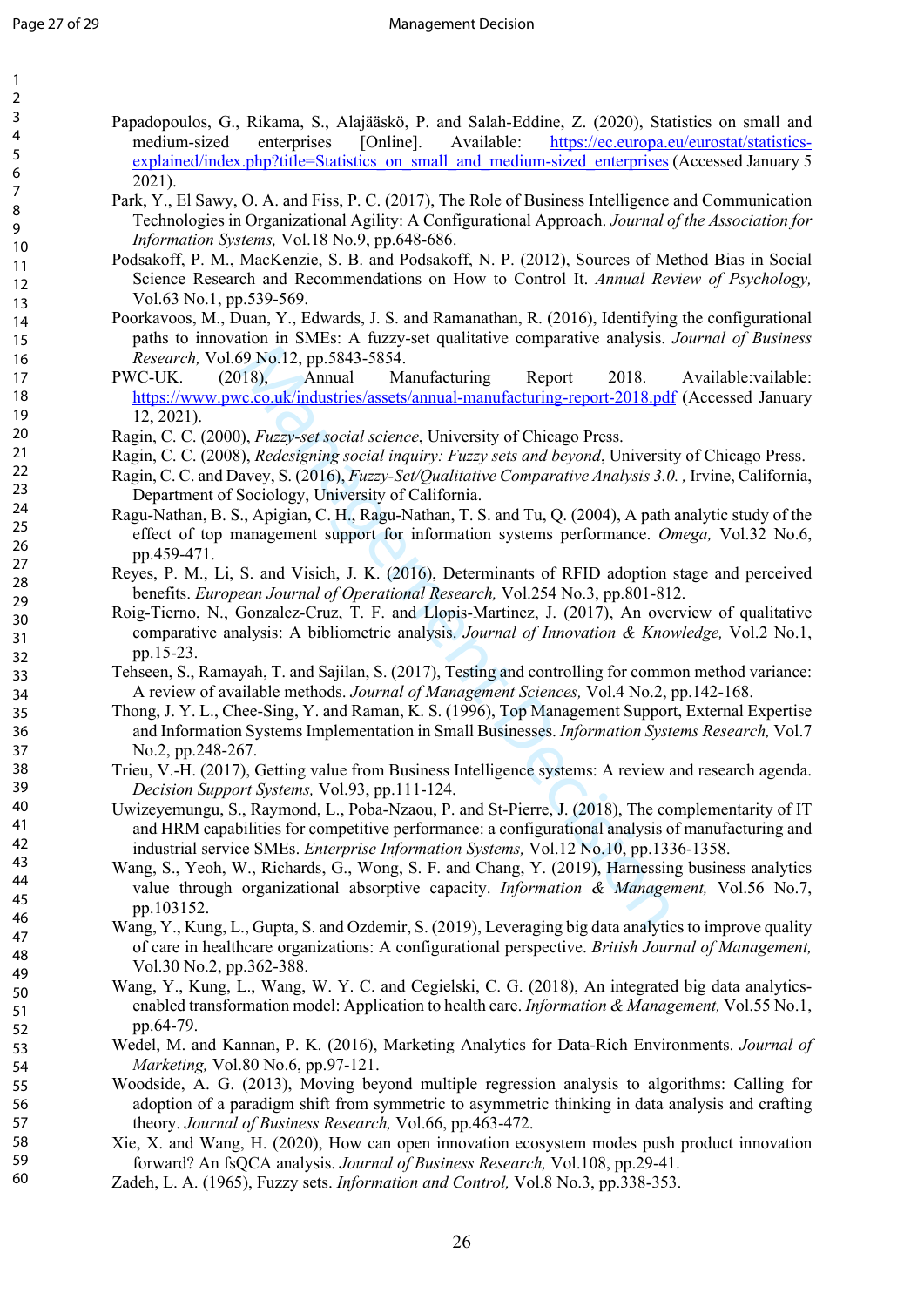Zhan, Y. and Tan, K. H. (2020), An analytic infrastructure for harvesting big data to enhance supply chain performance. *European Journal of Operational Research,* Vol.281 No.3, pp.559-574.

Management Decision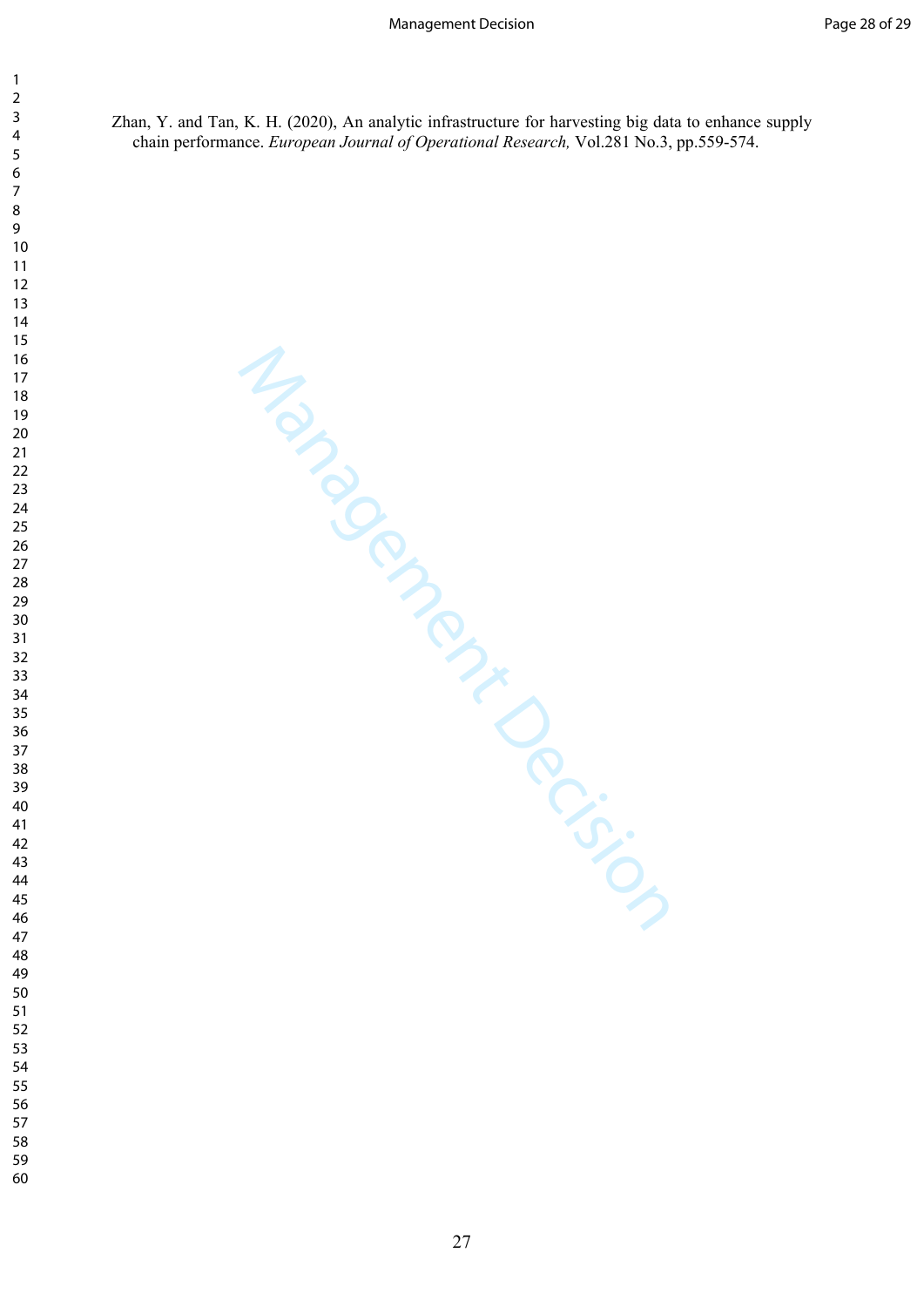| 1                              |  |
|--------------------------------|--|
| <b>)</b>                       |  |
| 3                              |  |
| 4                              |  |
| 5                              |  |
| 6                              |  |
|                                |  |
| 8                              |  |
| )<br>ι                         |  |
| 10                             |  |
|                                |  |
| $\mathbf{1}$<br>1              |  |
| 1<br>フ                         |  |
| 13                             |  |
| 4<br>1                         |  |
| 15                             |  |
| 16                             |  |
| 17                             |  |
| 18                             |  |
| 19                             |  |
| 20                             |  |
| $\overline{21}$                |  |
| $\overline{2}$<br><sup>)</sup> |  |
| $\overline{2}$<br>ξ            |  |
| 24                             |  |
| 25                             |  |
|                                |  |
| 26                             |  |
| 27                             |  |
| 28                             |  |
| 29                             |  |
| 30                             |  |
| $\overline{\mathbf{3}}$        |  |
| $\overline{\mathbf{S}}$<br>᠈   |  |
| $\overline{\mathbf{3}}$<br>ξ   |  |
| $\frac{34}{3}$                 |  |
| 35                             |  |
| 36                             |  |
| 37                             |  |
| 88                             |  |
|                                |  |
| 39                             |  |
| 40                             |  |
| 41                             |  |
| 42                             |  |
| 43                             |  |
| 44                             |  |
| 45                             |  |
| 46                             |  |
| 47                             |  |
| 48                             |  |
| 49                             |  |
| 50                             |  |
| 51                             |  |
| 5<br>フ                         |  |
|                                |  |
| 53                             |  |
| 54                             |  |
| 55                             |  |
| 56                             |  |
| 57                             |  |
| 58                             |  |
| 59                             |  |
| 60                             |  |

| Our competitors have implemented marketing analytics to<br>collect, manage, and analyze data to extract useful insights<br>Our suppliers have implemented marketing analytics to collect,<br>manage, and analyze data to extract useful insights<br>Our customers have implemented marketing analytics to collect.<br>manage, and analyze data to extract useful insights<br>We have access to very large, unstructured, or fast-moving data<br>for analysis<br>We integrate data from multiple internal sources into a data<br>warehouse or mart for easy access<br>We integrate external data with internal to facilitate high-value<br>analysis of our business environment<br>Top management team recognizes the strategic potential of<br>marketing analytics<br>Top management team is knowledgeable about marketing | 4.39(1.45)<br>4.24(1.56)<br>4.02(1.58)<br>4.01(1.68)<br>3.62(1.84)<br>3.59(1.75)<br>5.11 (1.48)                                                                                                                                                                                                                                                                                                                                                                                                                                                                                                                                                                                                                                                                                                                                                                                                                                                                                                                                                                                              | 0.84<br>0.84                                                                                                                                                                                                                                                                                                                                                        |              |  |
|----------------------------------------------------------------------------------------------------------------------------------------------------------------------------------------------------------------------------------------------------------------------------------------------------------------------------------------------------------------------------------------------------------------------------------------------------------------------------------------------------------------------------------------------------------------------------------------------------------------------------------------------------------------------------------------------------------------------------------------------------------------------------------------------------------------------------|----------------------------------------------------------------------------------------------------------------------------------------------------------------------------------------------------------------------------------------------------------------------------------------------------------------------------------------------------------------------------------------------------------------------------------------------------------------------------------------------------------------------------------------------------------------------------------------------------------------------------------------------------------------------------------------------------------------------------------------------------------------------------------------------------------------------------------------------------------------------------------------------------------------------------------------------------------------------------------------------------------------------------------------------------------------------------------------------|---------------------------------------------------------------------------------------------------------------------------------------------------------------------------------------------------------------------------------------------------------------------------------------------------------------------------------------------------------------------|--------------|--|
|                                                                                                                                                                                                                                                                                                                                                                                                                                                                                                                                                                                                                                                                                                                                                                                                                            |                                                                                                                                                                                                                                                                                                                                                                                                                                                                                                                                                                                                                                                                                                                                                                                                                                                                                                                                                                                                                                                                                              |                                                                                                                                                                                                                                                                                                                                                                     | 0.64<br>0.64 |  |
|                                                                                                                                                                                                                                                                                                                                                                                                                                                                                                                                                                                                                                                                                                                                                                                                                            |                                                                                                                                                                                                                                                                                                                                                                                                                                                                                                                                                                                                                                                                                                                                                                                                                                                                                                                                                                                                                                                                                              |                                                                                                                                                                                                                                                                                                                                                                     |              |  |
|                                                                                                                                                                                                                                                                                                                                                                                                                                                                                                                                                                                                                                                                                                                                                                                                                            |                                                                                                                                                                                                                                                                                                                                                                                                                                                                                                                                                                                                                                                                                                                                                                                                                                                                                                                                                                                                                                                                                              |                                                                                                                                                                                                                                                                                                                                                                     |              |  |
|                                                                                                                                                                                                                                                                                                                                                                                                                                                                                                                                                                                                                                                                                                                                                                                                                            |                                                                                                                                                                                                                                                                                                                                                                                                                                                                                                                                                                                                                                                                                                                                                                                                                                                                                                                                                                                                                                                                                              |                                                                                                                                                                                                                                                                                                                                                                     |              |  |
|                                                                                                                                                                                                                                                                                                                                                                                                                                                                                                                                                                                                                                                                                                                                                                                                                            |                                                                                                                                                                                                                                                                                                                                                                                                                                                                                                                                                                                                                                                                                                                                                                                                                                                                                                                                                                                                                                                                                              |                                                                                                                                                                                                                                                                                                                                                                     |              |  |
|                                                                                                                                                                                                                                                                                                                                                                                                                                                                                                                                                                                                                                                                                                                                                                                                                            |                                                                                                                                                                                                                                                                                                                                                                                                                                                                                                                                                                                                                                                                                                                                                                                                                                                                                                                                                                                                                                                                                              |                                                                                                                                                                                                                                                                                                                                                                     |              |  |
|                                                                                                                                                                                                                                                                                                                                                                                                                                                                                                                                                                                                                                                                                                                                                                                                                            |                                                                                                                                                                                                                                                                                                                                                                                                                                                                                                                                                                                                                                                                                                                                                                                                                                                                                                                                                                                                                                                                                              |                                                                                                                                                                                                                                                                                                                                                                     |              |  |
| analytics opportunities                                                                                                                                                                                                                                                                                                                                                                                                                                                                                                                                                                                                                                                                                                                                                                                                    | 4.45(1.52)                                                                                                                                                                                                                                                                                                                                                                                                                                                                                                                                                                                                                                                                                                                                                                                                                                                                                                                                                                                                                                                                                   | 0.89                                                                                                                                                                                                                                                                                                                                                                | 0.68         |  |
| use of marketing analytics                                                                                                                                                                                                                                                                                                                                                                                                                                                                                                                                                                                                                                                                                                                                                                                                 | 3.85(1.48)                                                                                                                                                                                                                                                                                                                                                                                                                                                                                                                                                                                                                                                                                                                                                                                                                                                                                                                                                                                                                                                                                   |                                                                                                                                                                                                                                                                                                                                                                     |              |  |
| significantly to firm performance                                                                                                                                                                                                                                                                                                                                                                                                                                                                                                                                                                                                                                                                                                                                                                                          | 4.26(1.54)                                                                                                                                                                                                                                                                                                                                                                                                                                                                                                                                                                                                                                                                                                                                                                                                                                                                                                                                                                                                                                                                                   |                                                                                                                                                                                                                                                                                                                                                                     |              |  |
| in your company                                                                                                                                                                                                                                                                                                                                                                                                                                                                                                                                                                                                                                                                                                                                                                                                            | 4.00(1.66)                                                                                                                                                                                                                                                                                                                                                                                                                                                                                                                                                                                                                                                                                                                                                                                                                                                                                                                                                                                                                                                                                   |                                                                                                                                                                                                                                                                                                                                                                     |              |  |
| initiatives within your company                                                                                                                                                                                                                                                                                                                                                                                                                                                                                                                                                                                                                                                                                                                                                                                            | 4.07(1.65)                                                                                                                                                                                                                                                                                                                                                                                                                                                                                                                                                                                                                                                                                                                                                                                                                                                                                                                                                                                                                                                                                   | 0.97                                                                                                                                                                                                                                                                                                                                                                | 0.91         |  |
|                                                                                                                                                                                                                                                                                                                                                                                                                                                                                                                                                                                                                                                                                                                                                                                                                            |                                                                                                                                                                                                                                                                                                                                                                                                                                                                                                                                                                                                                                                                                                                                                                                                                                                                                                                                                                                                                                                                                              |                                                                                                                                                                                                                                                                                                                                                                     |              |  |
| We have the capital/financial resources to fully exploit                                                                                                                                                                                                                                                                                                                                                                                                                                                                                                                                                                                                                                                                                                                                                                   |                                                                                                                                                                                                                                                                                                                                                                                                                                                                                                                                                                                                                                                                                                                                                                                                                                                                                                                                                                                                                                                                                              |                                                                                                                                                                                                                                                                                                                                                                     |              |  |
|                                                                                                                                                                                                                                                                                                                                                                                                                                                                                                                                                                                                                                                                                                                                                                                                                            | 4.01(1.76)                                                                                                                                                                                                                                                                                                                                                                                                                                                                                                                                                                                                                                                                                                                                                                                                                                                                                                                                                                                                                                                                                   |                                                                                                                                                                                                                                                                                                                                                                     |              |  |
| analytics                                                                                                                                                                                                                                                                                                                                                                                                                                                                                                                                                                                                                                                                                                                                                                                                                  | 4.19(1.69)                                                                                                                                                                                                                                                                                                                                                                                                                                                                                                                                                                                                                                                                                                                                                                                                                                                                                                                                                                                                                                                                                   | 0.89                                                                                                                                                                                                                                                                                                                                                                | 0.68         |  |
| analytics                                                                                                                                                                                                                                                                                                                                                                                                                                                                                                                                                                                                                                                                                                                                                                                                                  | 3.83(1.73)                                                                                                                                                                                                                                                                                                                                                                                                                                                                                                                                                                                                                                                                                                                                                                                                                                                                                                                                                                                                                                                                                   |                                                                                                                                                                                                                                                                                                                                                                     |              |  |
|                                                                                                                                                                                                                                                                                                                                                                                                                                                                                                                                                                                                                                                                                                                                                                                                                            |                                                                                                                                                                                                                                                                                                                                                                                                                                                                                                                                                                                                                                                                                                                                                                                                                                                                                                                                                                                                                                                                                              |                                                                                                                                                                                                                                                                                                                                                                     |              |  |
| We implemented marketing analytics in customer insight                                                                                                                                                                                                                                                                                                                                                                                                                                                                                                                                                                                                                                                                                                                                                                     | 3.49(1.52)                                                                                                                                                                                                                                                                                                                                                                                                                                                                                                                                                                                                                                                                                                                                                                                                                                                                                                                                                                                                                                                                                   |                                                                                                                                                                                                                                                                                                                                                                     |              |  |
| We implemented marketing analytics in customer acquisition                                                                                                                                                                                                                                                                                                                                                                                                                                                                                                                                                                                                                                                                                                                                                                 | 3.25(1.59)                                                                                                                                                                                                                                                                                                                                                                                                                                                                                                                                                                                                                                                                                                                                                                                                                                                                                                                                                                                                                                                                                   |                                                                                                                                                                                                                                                                                                                                                                     |              |  |
|                                                                                                                                                                                                                                                                                                                                                                                                                                                                                                                                                                                                                                                                                                                                                                                                                            |                                                                                                                                                                                                                                                                                                                                                                                                                                                                                                                                                                                                                                                                                                                                                                                                                                                                                                                                                                                                                                                                                              |                                                                                                                                                                                                                                                                                                                                                                     |              |  |
| We implemented marketing analytics in new product or service                                                                                                                                                                                                                                                                                                                                                                                                                                                                                                                                                                                                                                                                                                                                                               |                                                                                                                                                                                                                                                                                                                                                                                                                                                                                                                                                                                                                                                                                                                                                                                                                                                                                                                                                                                                                                                                                              |                                                                                                                                                                                                                                                                                                                                                                     |              |  |
| We implemented marketing analytics in product or service                                                                                                                                                                                                                                                                                                                                                                                                                                                                                                                                                                                                                                                                                                                                                                   |                                                                                                                                                                                                                                                                                                                                                                                                                                                                                                                                                                                                                                                                                                                                                                                                                                                                                                                                                                                                                                                                                              |                                                                                                                                                                                                                                                                                                                                                                     |              |  |
| strategy                                                                                                                                                                                                                                                                                                                                                                                                                                                                                                                                                                                                                                                                                                                                                                                                                   | 3.28(1.58)                                                                                                                                                                                                                                                                                                                                                                                                                                                                                                                                                                                                                                                                                                                                                                                                                                                                                                                                                                                                                                                                                   | 0.96                                                                                                                                                                                                                                                                                                                                                                | 0.66         |  |
|                                                                                                                                                                                                                                                                                                                                                                                                                                                                                                                                                                                                                                                                                                                                                                                                                            |                                                                                                                                                                                                                                                                                                                                                                                                                                                                                                                                                                                                                                                                                                                                                                                                                                                                                                                                                                                                                                                                                              |                                                                                                                                                                                                                                                                                                                                                                     |              |  |
|                                                                                                                                                                                                                                                                                                                                                                                                                                                                                                                                                                                                                                                                                                                                                                                                                            |                                                                                                                                                                                                                                                                                                                                                                                                                                                                                                                                                                                                                                                                                                                                                                                                                                                                                                                                                                                                                                                                                              |                                                                                                                                                                                                                                                                                                                                                                     |              |  |
|                                                                                                                                                                                                                                                                                                                                                                                                                                                                                                                                                                                                                                                                                                                                                                                                                            |                                                                                                                                                                                                                                                                                                                                                                                                                                                                                                                                                                                                                                                                                                                                                                                                                                                                                                                                                                                                                                                                                              |                                                                                                                                                                                                                                                                                                                                                                     |              |  |
|                                                                                                                                                                                                                                                                                                                                                                                                                                                                                                                                                                                                                                                                                                                                                                                                                            |                                                                                                                                                                                                                                                                                                                                                                                                                                                                                                                                                                                                                                                                                                                                                                                                                                                                                                                                                                                                                                                                                              |                                                                                                                                                                                                                                                                                                                                                                     |              |  |
|                                                                                                                                                                                                                                                                                                                                                                                                                                                                                                                                                                                                                                                                                                                                                                                                                            |                                                                                                                                                                                                                                                                                                                                                                                                                                                                                                                                                                                                                                                                                                                                                                                                                                                                                                                                                                                                                                                                                              |                                                                                                                                                                                                                                                                                                                                                                     |              |  |
|                                                                                                                                                                                                                                                                                                                                                                                                                                                                                                                                                                                                                                                                                                                                                                                                                            |                                                                                                                                                                                                                                                                                                                                                                                                                                                                                                                                                                                                                                                                                                                                                                                                                                                                                                                                                                                                                                                                                              |                                                                                                                                                                                                                                                                                                                                                                     |              |  |
|                                                                                                                                                                                                                                                                                                                                                                                                                                                                                                                                                                                                                                                                                                                                                                                                                            | Top management team is familiar with competitor's strategic<br>Top management team believes marketing analytics contributes<br>Top management team promotes the use of marketing analytics<br>Top management team creates support for marketing analytics<br>Top management team has promoted marketing analytics as a<br>strategic priority within your company<br>marketing analytics<br>We have the needed IS infrastructure to fully exploit marketing<br>We have the analytics capability to fully exploit marketing<br>We have the skilled resources to fully exploit marketing<br>analytics<br>We implemented marketing analytics in customer retention<br>We implemented marketing analytics in customer segmentation<br>development<br>We implemented marketing analytics in promotion strategy<br>We implemented marketing analytics in pricing strategy<br>We implemented marketing analytics in marketing mix<br>We implemented marketing analytics in branding<br>We implemented marketing analytics in digital marketing<br>We implemented marketing analytics in social media | 3.73(1.68)<br>3.71(1.70)<br>3.39(1.56)<br>3.08(1.60)<br>3.46(1.66)<br>3.47(1.66)<br>3.34(1.60)<br>3.25(1.66)<br>3.26(1.63)<br>3.63(1.67)<br>3.55(1.70)<br>We implemented marketing analytics in multichannel marketing 2.92 (1.64)<br>*-measured based on a seven-point Likert scale ranging from no use very low use low use moderate use somewhat beavy use quite |              |  |

\*-measured based on a seven-point Likert scale ranging from no use, very low use, low use, moderate use, somewhat heavy use, quite heavy use, to very heavy use